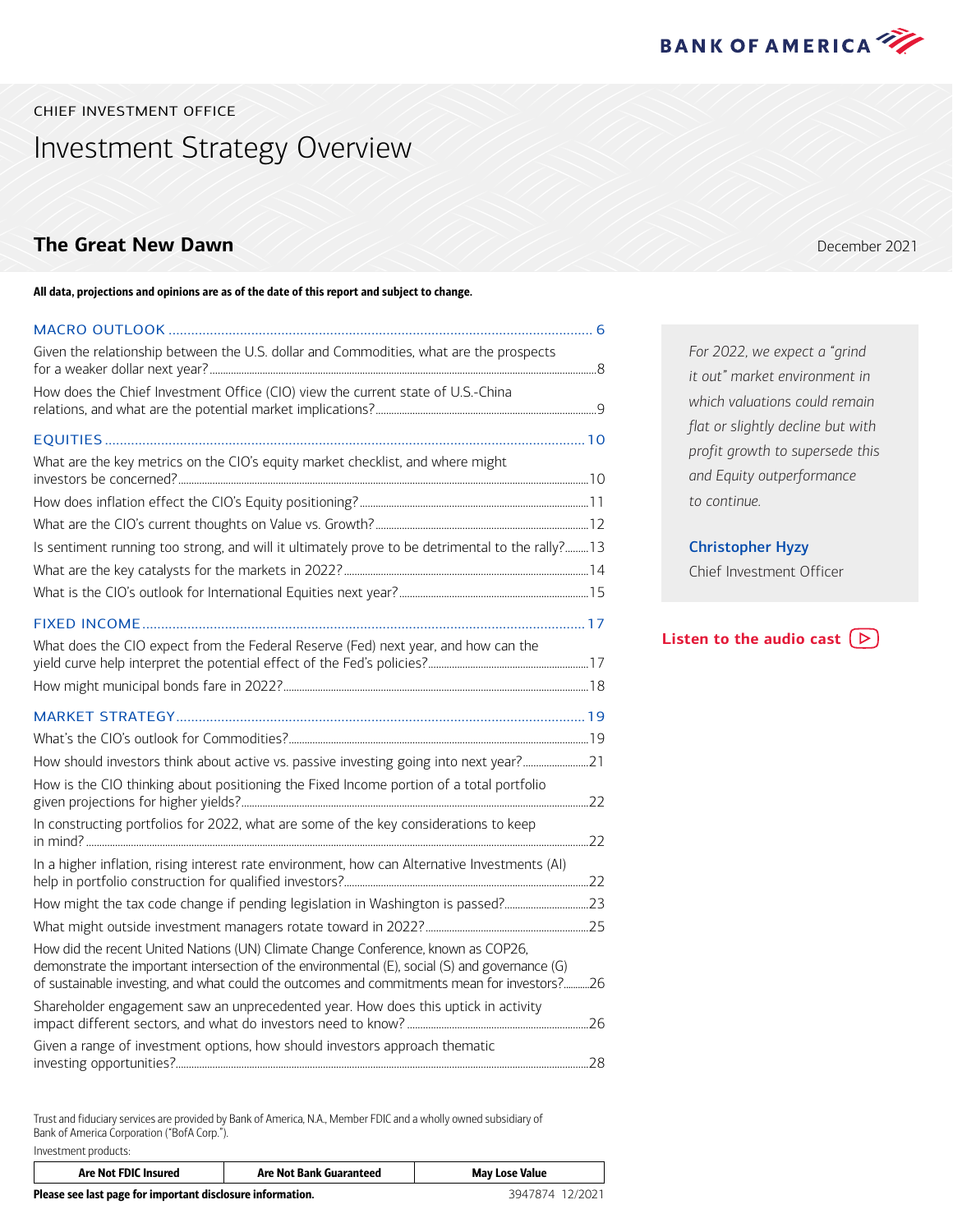*The Great New Dawn* is our version of the beginning of a post-pandemic world. This is a world led by the continued acceleration of innovation, balanced removal of a record level of global monetary accommodation, a shift toward infrastructure redevelopment, and a consumer that more aggressively shifts their spending toward services, including travel, leisure and entertainment. *The Great New Dawn* is the first light of a new "post-pandemic" day.

This era will contain new shifts, adjustments, some major pivots, and further structural changes away from what dominated the pandemic cycle as well as the post-Global Financial Crisis (GFC) period over a decade ago (Exhibit 1). Still, we believe a few core catalysts and concerns will likely remain. These include above-average nominal gross domestic product (GDP) growth, elevated inflation, labor market shortages, energy dislocations, a strong private sector, wage growth, new coronavirus variant concerns, worries over the U.S.-China relationship, and an Equity asset class that is still significantly favorable relative to Fixed Income.

*The New Dawn* means a transition from a pandemic-led, pent-up demand cycle with multiple waves of growth to a potentially lower and smoother, but still-above-average, nominal economic growth cycle. Inflation will remain a force that lasts longer than most expect, in our view. However, this could propel revenue growth in areas of strong pricing power and keep the profit cycle from rolling over too quickly, even if the Fed pivots more aggressively.





| $\circledcap$ phase 1:                                                                                                                                                                                            | $(2)$ PHASE 2:                                                                                                                                                                                                                                                      | <b>(3) PHASE 3: ECONOMIC</b>                                                                                                                                            | $\left( 4\right)$ PHASE 4: PENT-UP                                                                                                                                                                                         | • Profit Growth Outweighs Equity Valuation                                                                                                                                                                                                                                                                                         |
|-------------------------------------------------------------------------------------------------------------------------------------------------------------------------------------------------------------------|---------------------------------------------------------------------------------------------------------------------------------------------------------------------------------------------------------------------------------------------------------------------|-------------------------------------------------------------------------------------------------------------------------------------------------------------------------|----------------------------------------------------------------------------------------------------------------------------------------------------------------------------------------------------------------------------|------------------------------------------------------------------------------------------------------------------------------------------------------------------------------------------------------------------------------------------------------------------------------------------------------------------------------------|
| <b>LIQUIDITY</b>                                                                                                                                                                                                  | <b>THE BRIDGE</b>                                                                                                                                                                                                                                                   | <b>RECOVERY</b>                                                                                                                                                         | <b>DEMAND CYCLE</b>                                                                                                                                                                                                        | • Rebalancing & Tactical Adjustments Gath                                                                                                                                                                                                                                                                                          |
| • Coronavirus cases pick up<br>globally<br>• Social distancing begins<br>• Volatile markets & liquidity<br>concerns<br>• Monetary policy response<br>(cut rates to zero, "unlimited"<br>QE, liquidity facilities) | • Fiscal stimulus Coronavirus<br>Aid, Relief, and Economic<br>Security Act ("CARES Act")<br>• Synchronized global policy<br>response<br>• Equity markets bottom<br>complete<br>• Credit and liquidity trend to<br>normal<br>• Restrictions ease slowly by<br>region | • Economy reopens<br>• Testing, tracking,<br>treatment ramp up<br>• Volatility declines further<br>• U-shaped recovery unfolds<br>• Steady pace toward<br>normalization | • Consumption strengthens<br>• Economic data improves<br>• Unemployment levels<br>decline<br>• Profit cycle climbs back to<br>prior level<br>• Equity markets revalued<br>upward as multiples<br>expand and rates stay low | <b>CURRENT CIO PORTFOLIO ST</b><br><b>OVERVIEW</b><br>• Expect Equities to outperform Fixed Incor<br>• Emphasize Quality, Yield, Growth<br>• Favor U.S. over the rest of the world<br>• Stay disciplined with a goals-based plan<br>• Consider a diversified portfolio including o<br>in Alternative Investments* for qualified in |

Black line represents the lifecycle of the CIO economic workout process and is not meant to represent any specific investment, index or performance of any kind. Phase 5 represents the CIO outlook for potential economic expansion. \*Many products that pursue Alternative Investment strategies, specifically Private Equity and Hedge Funds, are available only to qualified investors. Source: Chief Investment Office. Data as of December 7, 2021. CIO views are subject to change. The economic and market forecasts presented are for informational purposes as of December 7, 2021. Economic or financial forecasts are inherently limited and should not be relied on as indicators of future investment performance.

### $5)$  PHASE 5: THE NEW FRONTIER

- Quality
- Bio-Security
- Brand Power
- Innovation
- Social Distancing
- Health/Wellness
- Personal Protection

#### THE BEGINNING OF A POST-PANDEMIC WORLD

• Telecommuting • Equity Culture Reborn

• ESG • Big is Better • AI, 5G, the Cloud • Localization • e-Everything

- Fed Pivots More Aggressively Amid Rising Inflation
- Above-Average Nominal GDP From Lagged Policy Effects
- Equities Benefit from Strong Profits
- Cyclical Rotation Continues
- Society Adapts to Variants & Reopenings Continue
- Labor Shortages Persist, but Tech CapEx Steps Up
- High Energy Costs Lead to Greener Tech Expansion
- Steeper and then a Flatter Yield Curve
- Profit Growth Outweighs Equity Valuation Drop
- er Momentum

# RATEGY

- Expect Equities to outperform Fixed Income
- Consider a diversified portfolio including opportunities ...<br>מער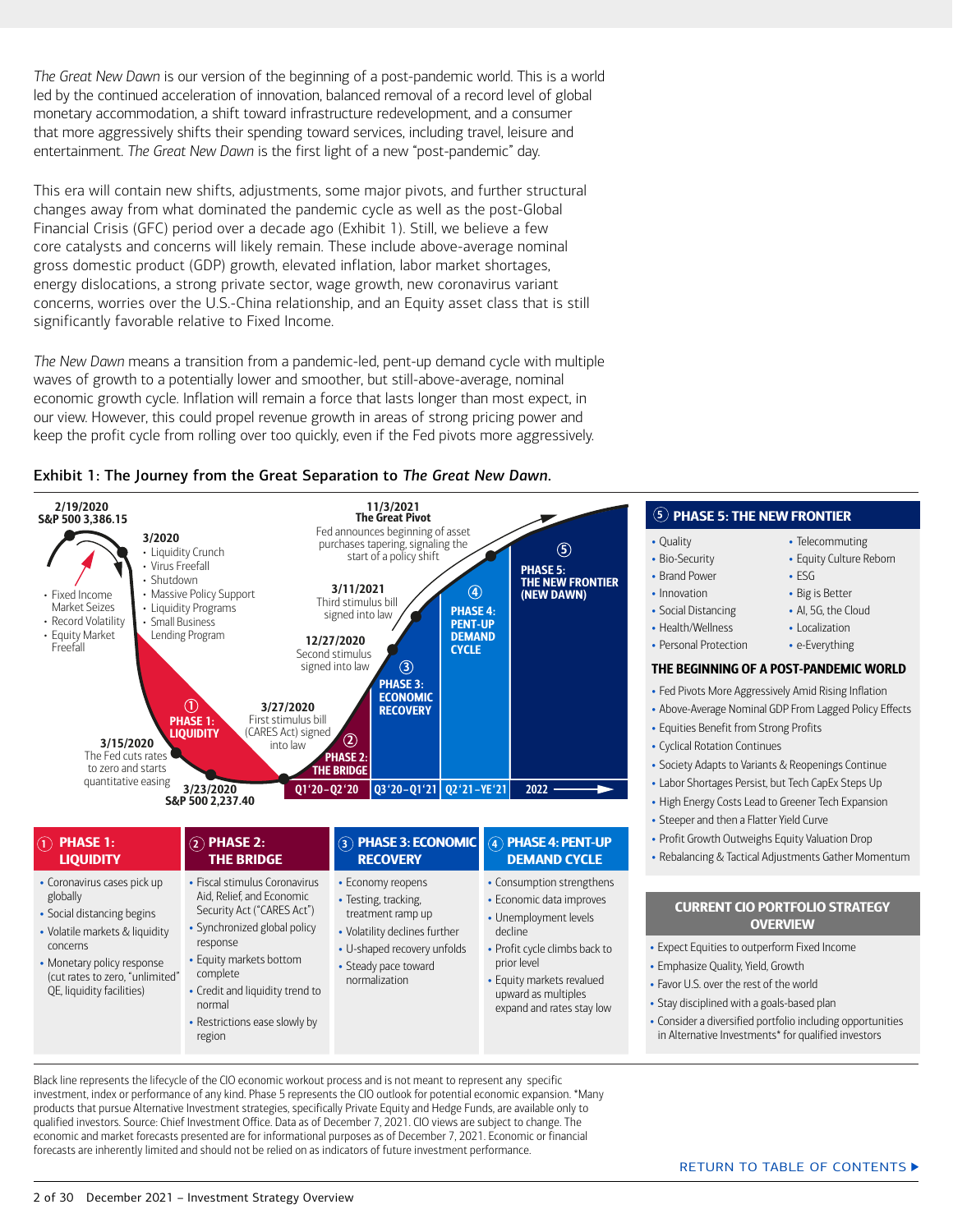In our view of this period, the Fed begins its pivot from ultra-accommodation, dominated by emergency programs, liquidity and balance sheet expansion with zero interest rate policy, to tapering (slowing its bond purchases or less easing), ending the balance sheet expansion and lift off from the zero percent fed funds rate. In the private sector, balance sheets would remain healthy, labor issues abate somewhat, but structural deficiencies persist, operating leverage continues to drive record level profits, even as some favorable revenue and wide spread pricing power trends normalize somewhat, and supply chain disruptions maintain top of mind status but ease later in the year.

The catalysts of a post-pandemic economy shift toward increasing capital investment, more normal consumer spending patterns, less government stimulus outlays, more regionalization in supply chains, and above-trend economic growth, in our view. We also see the early stages of a Fed pivot, a private sector focused on building new industries, a profit cycle not ready to tire out and peak, greater penetration of coronavirus vaccinations even in the face of new variants, improved treatments and therapeutics, and a bull market that may not produce as many sunny days but can still shine its rays through the clouds.

This broader environment begins to pivot to today's "normal"—*The Great New Dawn* and away from the past pre-pandemic cycle, which was driven by disinflation, anemic growth and debt overhanging the household and private sector.

#### THE CIO'S TEN NEW DAWN CHARACTERISTICS:

- 1. The Fed likely needs to eventually pivot more aggressively to ultimately bring inflation back down closer to their targets. Does the Fed raise its inflation target before all is said and done?
- 2. Above-average nominal GDP growth remains in place through 2022 as the lagged effect of ultra accommodative monetary and fiscal policies continue to filter through, despite tapering and no new fiscal packages. Strong aggregate demand, elevated inflation, wage growth and supply shortages are, to a degree, still expanding elements that underpin the macro backdrop.
- 3. Equity markets continue to benefit from better-than-expected revenues with profits tracking nominal growth expectations providing fundamental support.
- 4. The rotation in the equity capital markets is still early in its life cycle and should continue throughout 2022. Cyclicals, higher quality, high free cash flow, Value, dividend growth and Small-cap segments of the Equity asset class should play catch up and look to the broader market, more defensive, longer-duration and highergrowth areas.
- 5. As new coronavirus variants are studied, society learns to adapt and continue toward a full reopening process, in our view. Some goods spending should shift back toward services over time.
- 6. Structural labor shortages are likely to remain in *The Great New Dawn* as the outgrowth of new areas (e.g. warehousing, infrastructure, etc.) attract workers from select traditional service industries. This dynamic helps drive a new capital expenditure (capex) cycle in spending on automation, robotics and other productivityinducing activities.
- 7. Concerns over higher energy costs continue, given high demand and below-average capital investment in traditional sources. Greener technology investment expands as "trade-off" costs become more balanced; the shift toward more renewable energy sources sustains upside pressure on many minerals and metals, given the metal/ material-intensity of electric vehicles, solar panels and wind power.
- 8. The yield curve between the fed funds rate and the 10-year Treasury yield steepens in the first half of 2022 before ultimately flattening later in the year. The negative real rate environment continues for the foreseeable future.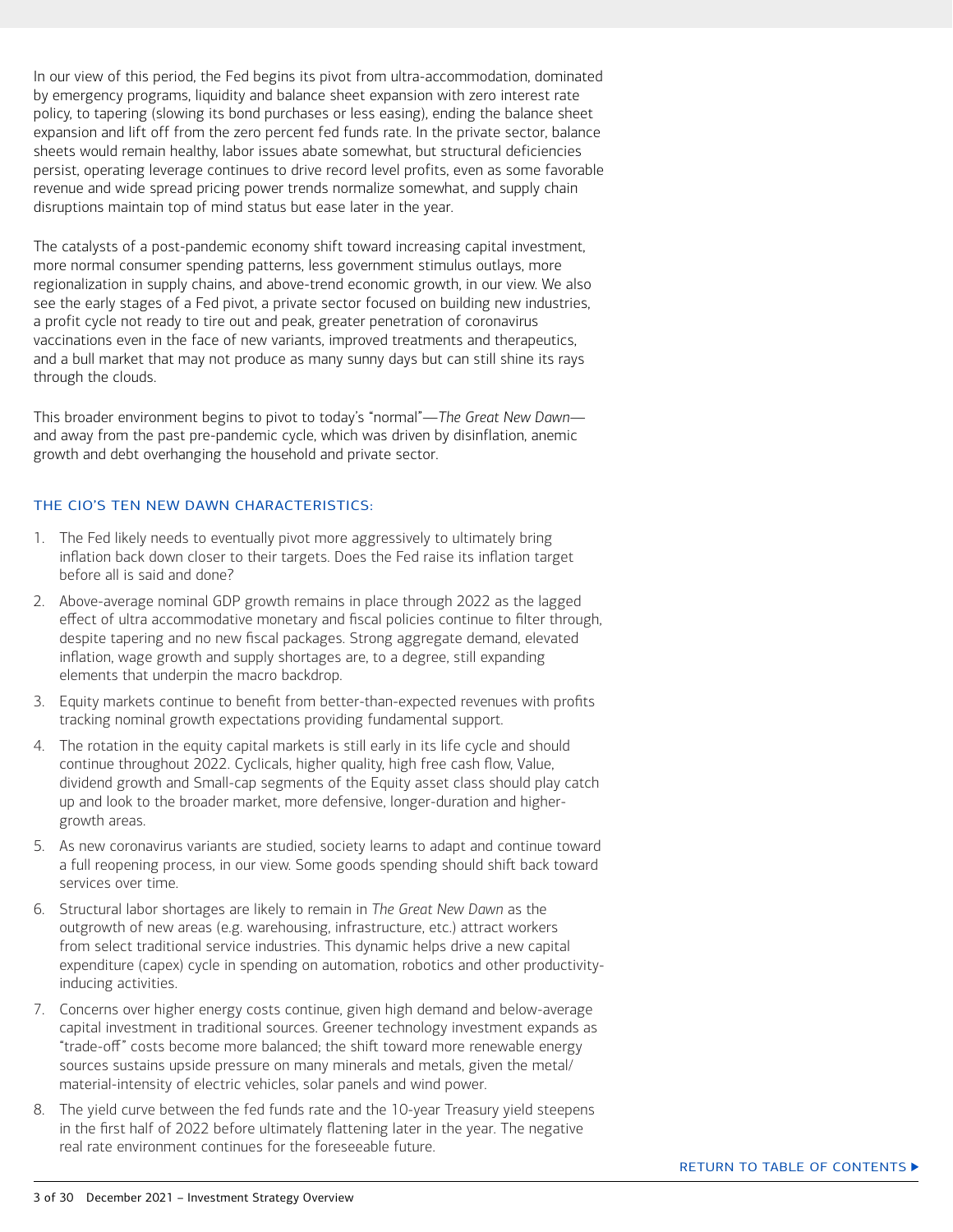- 9. Rising yields hamper bond market returns as Equity returns take their cue from the overall level of corporate profit growth. The growth in profits should outweigh the potential drop in Equity valuations, in our view.
- 10. More active rebalancing and tactical adjustments are likely needed in 2022, given that we expect the Fed's policy adjustment, elevated nominal growth, higher yields and cyclical rotation to gather momentum. Alternative Investments, for qualified investors, may be an important asset class for access to diversification, hedged market participation, yield, and enhanced returns, as appropriate. Additionally, investors have an opportunity to integrate environment, social and governance (ESG) metrics and overlays into their valuation and risk/return considerations.

As we begin transitioning from a pandemic-led pent-up demand cycle with multiple waves of growth to a potentially lower and smoother but still above-average nominal economic growth cycle, we believe "The Pivot Is On." This still-developing macro and investment environment could contain new shifts (elevated inflation), adjustments (Fed policy), some major pivots (cyclical rotation) and further structural changes (employment trends) away from some factors that dominated the pandemic cycle. We discuss three scenarios below.

#### **1. Base Case**

For 2022, we expect a grind-it-out market environment in which valuations could remain flat or slightly decline but with profit growth to supersede this and Equity outperformance to continue. With 2021 mostly about much higher profits than expected and 2020 more about expanding multiples, we believe that for 2022, return expectations, including dividends in the U.S., are likely to track profit growth. New variant worries should dissipate but the pandemic still keeps a full reopening at bay.

Rotation toward cyclicals and more Value-oriented areas including Small-caps is preferred, and the long-duration, high-growth, little-to-no-profit areas come under continued pressure.

Sectors and industries with pricing power (Energy, Materials, Industrials—infrastructurerelated―and Financials), economic leverage and strong profits growth mixed with attractive valuations dominate the year, in our view. Included in this environment, we expect dividend growth and higher-quality areas with low balance sheet leverage to also outperform. We still expect high free cash flow, strong balance sheet and mega Technology also to do well. This scenario may carry higher volatility and perhaps multiple pullbacks but we would leverage these as potential buying opportunities, particularly as we begin the year.

Yield drifts could go higher tracking inflation and stronger economic growth. The curve may shift upward and steeper between federal funds and the 10-year Treasury. We favor credit overall, especially Investment-grade, and also prefer municipal relative to Treasurys, but we would maintain a shorter-duration stance.

Commodity exposure is favored via Equities, in our view, with gold being considered as a potential hedge on elevated inflation, although we do not foresee a direct correlation between its price and inflation throughout the year.

#### **2. Most Bullish Case**

This Most Bullish Case could include even better-than-expected profit growth as reopening worries fade, multiples slightly rise as capital investment, stronger consumer spending than anticipated, continued pricing power, liquidity remains high, and aboveaverage revenue growth continues. In addition, new variants would turn out to be mild and the reopening of the economy accelerates.

The Fed removes ultra-accommodation, but the market is prepared for it given the high growth. The job market surpasses expectations, but inflation creeps higher maintaining a negative real rate environment. Nominal economic growth surpasses consensus expectations handily.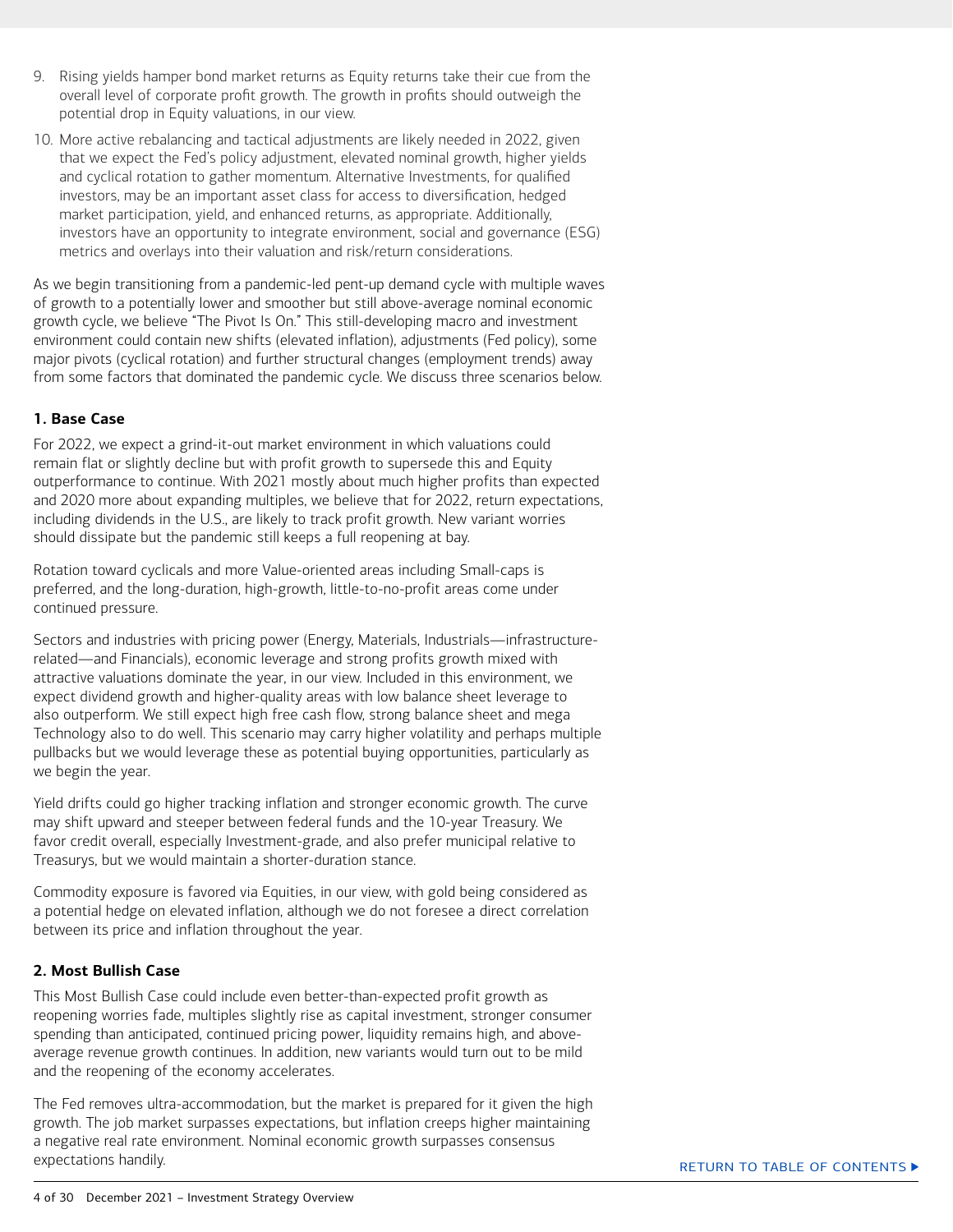Valuations actually expand slightly given the comfort level for risk rising. Yields back up and the curve steepens, keeping financial conditions stimulative.

Risk aversion wanes even if the "wall of worry" is maintained. A subtle rise in valuations mixed with very strong profit growth and still-healthy financial conditions would lead to Equity total returns closer to 15%-20% in the U.S., in our view.

A rotation to cyclicals is accelerated where Value, Small-caps, reflationary sectors and industries outperform. Financials, Energy, Materials and Industrials are most preferred. Some mega Technology with high free cash flow should also do well, in our view.

Yields would back up more-than-expected and the Fed would likely remove policy faster and hike interest rates more than expected but, again, investors would most likely take this in stride.

Non-U.S. markets would likely rise in sympathy with the U.S. and could exhibit some quarterly outperformance. If the new variants fade quicker or are milder than expected, emerging markets (EM) would likely outperform for the first time in years.

This scenario is not without worry or pullbacks, but we would be buyers on weakness as we begin the year in Equities in this scenario.

#### **3. Downside Case**

This case is somewhat straightforward but includes more complexity, in our opinion.

This Downside Case, our least probable case, is one that could include lower valuations (pressured by rising rates due to much higher inflation, much lower liquidity, and slower growth―in other words very low confidence in the future), a peak in corporate profits and a nominal economic growth backdrop that performs well below expectations.

The Fed would maintain its recent pivot, and accelerate tapering and raise rates into a much slower growth environment which creates rising real concerns over stagflation. In addition, new variants would become a force that slows growth down further but inflation creeps higher given extended goods buying and supply chain disruptions.

Cyclicals, Commodities and reopening investments correct with Technology and Growth segments declining as well, given the potential for both slower growth (new variant worries) and higher short rates (tighter Fed).

The yield curve ultimately flattens and recycles the worries over stagflation. Gold could be considered a potential hedge but not directly, in our view.

Risk assets, namely higher beta areas including non-U.S. markets, would likely also come under pressure as the U.S. dominates the growth curve globally―a slower U.S. and slower China would lead to a slowdown globally, in our view.

More defensive assets, sectors and industries would be preferred including investments with strong dividend growth.

#### **Summary**

In summary, our Base Case represents our highest probability scenario with the Most Bullish Case next and then the Downside Case. The commonality across all three scenarios is that we believe all things considered, high quality, free cash flows and dividend growth as factors are all attractive.

We still prefer more cyclical and Value exposure overall given our view that a large rotation toward these areas continues throughout 2022 mixed with strong mega Technology free cash flow companies. Finally, we significantly prefer Equities relative to Fixed Income in our Base Case.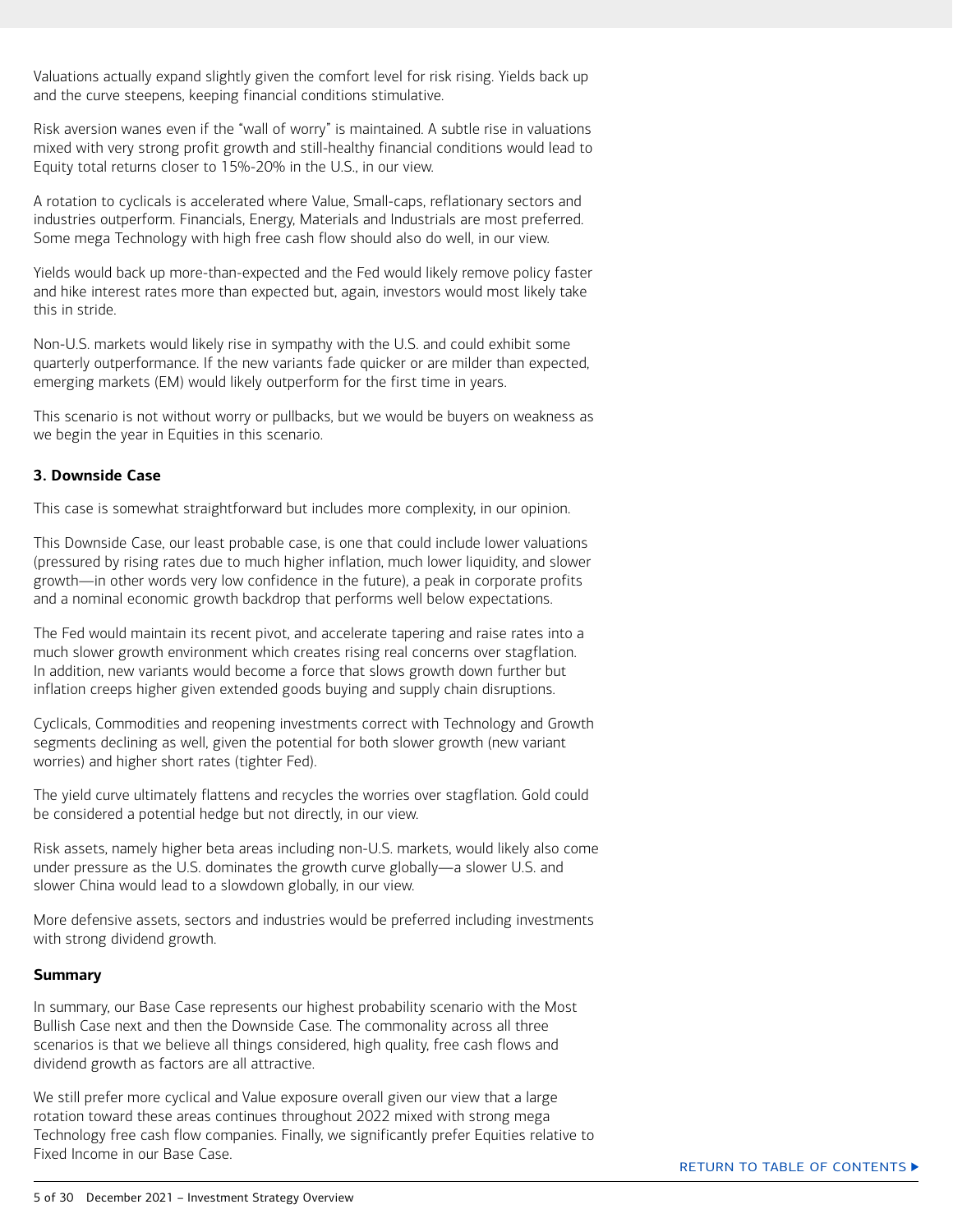<span id="page-5-0"></span>There will be time much later down the road, post 2022, to worry more about the magnitude of Fed tightening (less liquidity) and how this could affect the broader growth level in the economy, corporate profits and Equity valuations.

#### MACRO OUTLOOK

#### **U.S. Boom to Keep Global Growth Strong in 2022**

The pandemic marked a secular shift in policy that has created a kind of new dawn for the global economy, with major implications for investors. 2022 is likely to see further evidence of this new macro environment. In most basic terms, it is a shift from the low interest rate, low inflation, secular-stagnation environment that characterized the first two decades of the 21st century, to a higher nominal growth environment characterized by higher inflation, higher interest rates, and stronger real growth.

Nominal GDP growth in the U.S. averaged less than 4% during the pre-pandemic, secular-stagnation era, the lowest trend growth since the 1930s. The Fed fell persistently short of its 2% inflation target and real GDP growth was also very low, constrained by unusually weak productivity growth. There was a constant cloud of risk aversion in this low growth environment where frequent bouts of deflation concerns pushed investors into Fixed Income, velocity-reducing money hoarding, and an unusually pronounced preference for long-duration Growth stocks at the expense of short-duration, cyclical Value stocks. *The Great New Dawn* of faster, more historically normal GDP growth is likely to continue, in our view, reversing the main trends of the secular-stagnation era.

*The Great New Dawn* has been kicked off by the most aggressive fiscal and monetary stimulus since World War II (WWII). The Fed, which had been preparing for a shift in its policy procedures for two years, actually implemented this new change toward tolerating higher inflation when the pandemic hit in 2020. This provided cover for quantitative easing, which unleashed the biggest torrent of money-supply growth since WWII, about a three-standard deviation (amount of variation) rise in money printing above the historic trend. Like night follows day, this money printing has created inflation with the usual one-to-two-year lag. This implies 2022 will probably see inflation remain much higher than the Fed and consensus expect before the effect of the money-supply surge fully filters through and eventually peaks.

This 30% surge in money supply went to work rapidly as it financed fiscal transfers to households that more than offset the income losses from shutdowns. In fact, the 2020 recession was the first ever to see aggregate household income rise. As the economy quickly recovered, the fiscal transfers combined with rapid wage-and-salary growth to push consumer spending way beyond its pre-pandemic trend line.

While this excessive monetary and fiscal stimulus will be winding down in 2022, its effects will be moving through the economy over the next two years. Excess demand has created supply bottlenecks not seen since the 1970s. This has created a huge backlog of consumer pent-up demand throughout the economy that is evident in undelivered orders, including for big ticket items like cars and houses. As companies try to restock record low inventories, they will first have to deliver on their huge backlog of unfilled orders, which will keep the economy running at peak levels and prices rising in 2022.

Exhibit 2 illustrates the cyclical swings in the output gap, which measures how far above or below potential actual GDP is. The Congressional Budget Office (CBO) projects the gap will be the most above potential since 1973, higher than at previous cycle peaks in 1978, 1999, and 2006. These cycle peaks were associated with above-trend inflation and were usually a prelude to overtightening by the Fed that preceded recessions and GDP declines far below potential.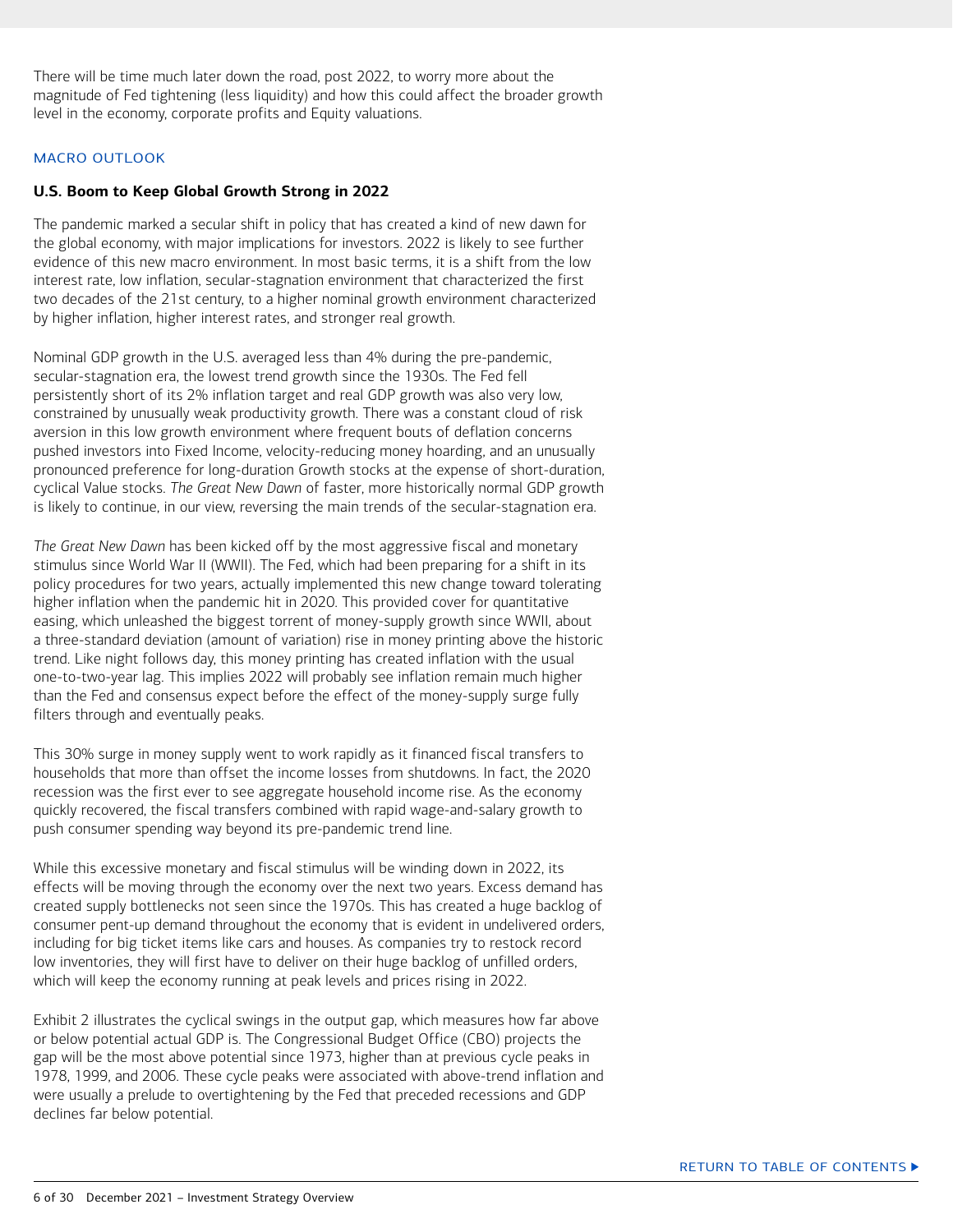



\* Estimate. Sources: CBO/Haver Analytics. Data as of December 2, 2021.

However, *The Great New Dawn* is characterized by a higher Fed tolerance for inflation. Fed Chair Powell has finally acknowledged that the spike in inflation is not transitory. It requires a policy response. Still, the Fed is so far following the post-Great Financial Crisis playbook: tapering first over an extended period before raising rates. More important, it is guiding toward the baby-step protracted rate-hiking trajectory that was appropriate for the old, low inflation era. As shown in Exhibit 2, the recovery out of the 2008–2009 recession was the slowest ever, taking over a decade for GDP to reach potential. This below-potential GDP environment was prolonged by inadequate demand growth that kept inflation below target. In contrast, with the fiscal and monetary spigots now open by orders of magnitude greater than during the pre-pandemic period, inflation has also jumped by orders of magnitude. The CBO projects excess demand in 2022 will reach levels not seen since 1973, which will keep upward pressure on inflation until the Fed normalizes moneysupply growth, which is still running more than a standard deviation above trend, a pace associated with about 8% consumer price inflation over the subsequent two years.

Because the Fed is guiding toward an underwhelming policy template, it is likely to remain behind the curve in addressing inflation, much as it did in the 1970s when it thought it was tightening by raising interest rates while money supply growth remained too fast and real interest rates remained negative as inflation kept rising faster than the Fed hiked rates. Only when the Fed shifted to a direct money-supply control operating procedure in the early 1980s, did inflation finally recede. In our view, with inflation already in the high single digits, raising the fed funds rate 200 basis points (bps) over the next two years is likely to prove too little, too late to curb the booming U.S. economy.

Importantly, two major forces for persistent inflation are now kicking in with the usual lag following excessive demand stimulation. A wage-hiking cycle has begun as workers try to catch up with the inflation that is devastating their real incomes. This will be a strong force for higher inflation in 2022 given how tight the labor market is and how fast aggregate demand is likely to grow next year. In addition, rents, which make up a fourth to a third of various inflation measures, are another force for high inflation over the next two years. Back in the 1970s, home prices were part of the Consumer Price Index (CPI). In the 1980s, rents replaced home prices in the CPI. In 2021, home prices rose by the most on record, surpassing the prior record set in 1979. The CPI would already be over 10% this year if the old methodology was used. The new methodology means those big home price increases will be filtering through the rent component of the CPI in 2022 and 2023, according to research by the Federal Reserve Bank of Dallas, among others. Combined with accelerating wage growth, further big rent increases are likely to keep inflation much higher than the less than 3% pace that most economists are forecasting for the next two years.

The seismic shift in policy stimulus has lifted the economy onto a new higher plateau of double-digit nominal growth that is unlikely to recede until policy normalizes demand in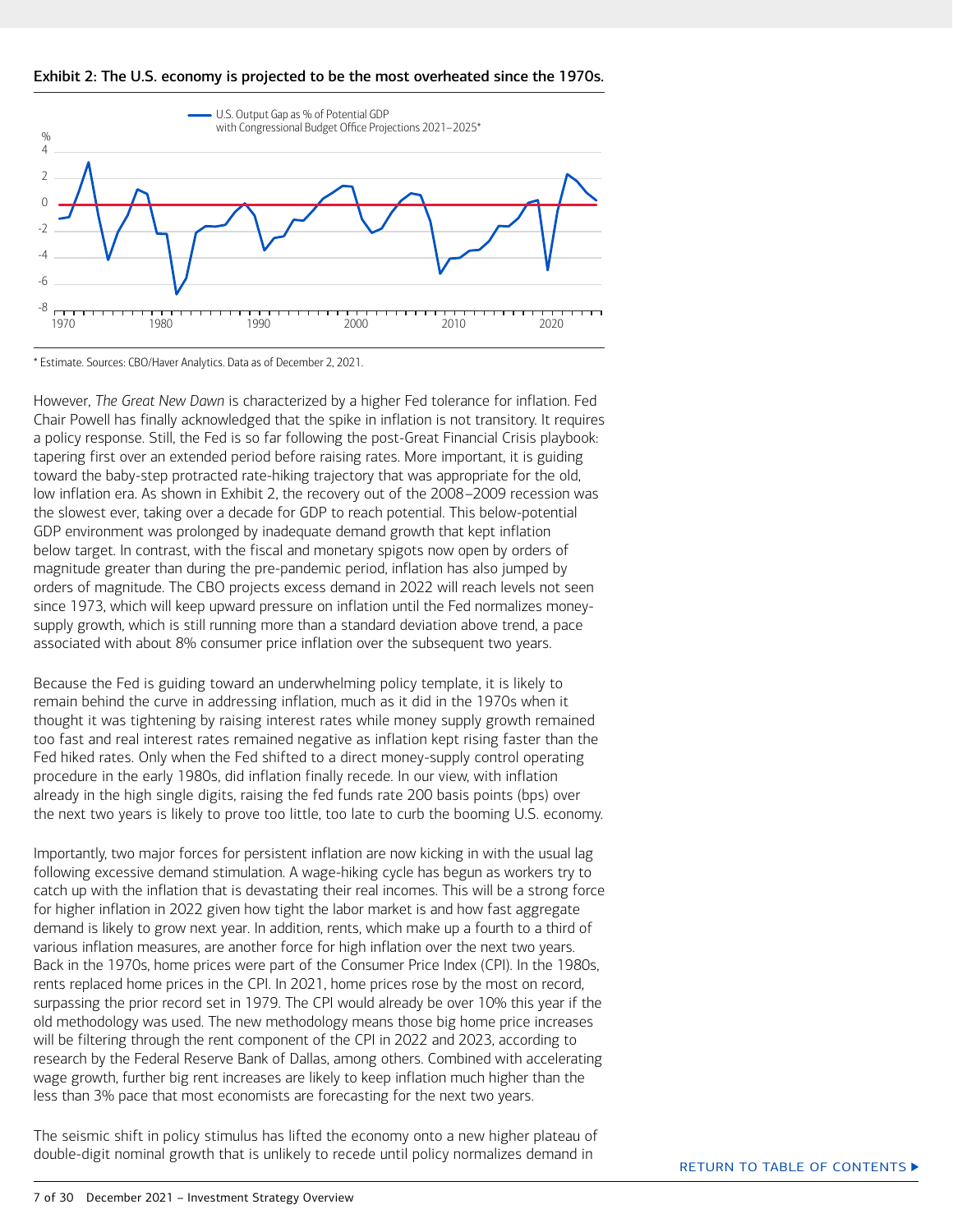<span id="page-7-0"></span>line with potential GDP. However, the Fed is using its old template of policy tightening as if a new day has not dawned. Its slow response to high inflation is aimed at keeping the economy at escape velocity so it does not succumb to the old deficient demand growth world of the pre-pandemic era.

Ultimately, we believe the 2% inflation target was too low for the economy to grow at potential, given the high debt load that needs to be serviced. A sub-4% nominal GDP world kept the prospect of a deflationary collapse lurking in the background. In our view, raising trend nominal GDP growth to 5% or 6% implies a 3% inflation target that would be more consistent with achieving potential growth over time. It would also be more in line with the average inflation rate over the past 120 years. In any event, the challenge for the next few years will be achieving a soft landing from the two standard deviation jump in inflation from this historic 3% trend. *This Great New Dawn* of higher nominal growth also implies the secular stagnation playbook is being displaced as investors position for a new era with higher inflation, higher interest rates, and stronger growth in cash flows and profits.

#### **Given the relationship between the U.S. dollar and Commodities, what are the prospects for a weaker dollar next year?**

While the U.S. dollar appears to have some near-term momentum from relatively strong growth and a more hawkish Fed, it could lose momentum over the next several years if risk-appetites fade, growth outside the U.S. picks up, and the valuation headwind (the dollar is expensive) features more prominently. Growth differentials favor the U.S. dollar versus most developed country currencies in 2022.

For now, the dollar appears to have some near-term support from a less dovish/ increasingly more hawkish Fed. And rate hike expectations and guidance from the Fed could continue to get pulled forward, giving a boost to the dollar against major currencies like the euro, the biggest weight in trade and liquidity weighted dollar baskets. Already the Fed is set to taper asset purchases by year-end, paving the way for upward pressure on both 2-year and 10-year yields in the U.S. on both an absolute and relative basis. BofA Global Research estimates the 2-year yield in the U.S. will increase much faster over the next year than for German bond yields (which are expected to remain negative), for example. A widening spread between Treasurys and Bunds typically supports the dollar versus the euro.

But the U.S. dollar has been modestly overvalued for several years and the real broad trade-weighted dollar is close to one standard deviation above the long-term average. While it does not match the overvaluation that was evident in 2002, it still looks persistently frothy (Exhibit 3).





\* Z-score is a numerical measurement that describes a value's relationship to the mean of a group of values. Sources: Federal Reserve Board/Haver Analytics. Data as of December 2, 2021.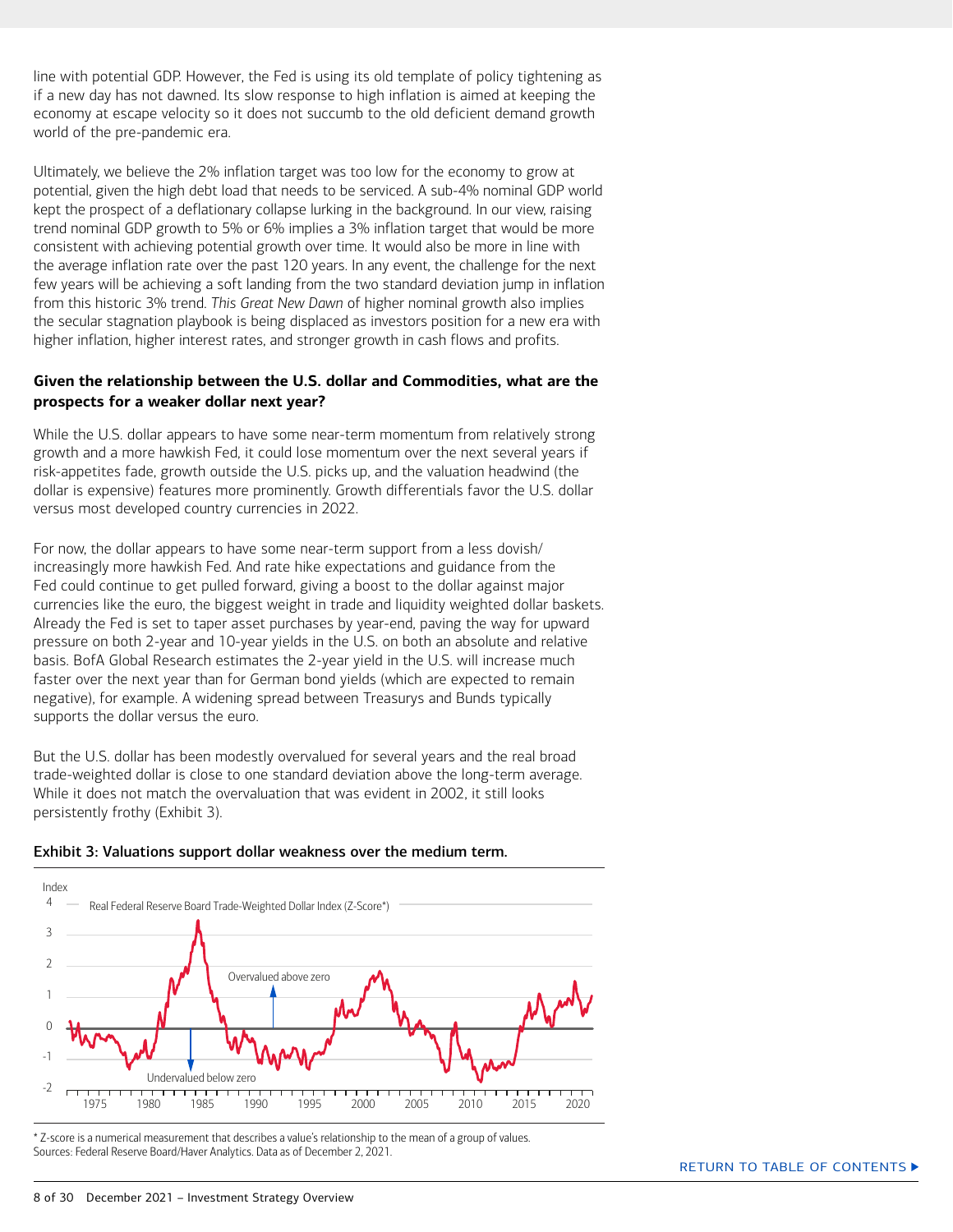<span id="page-8-0"></span>Looking at the details, the dollar looks more expensive versus advanced economies than EMs. Relatively faster inflation growth in the U.S. continues to push purchasing power parity (PPP) valuations on a country-to-country basis. Foreigners looking to purchase U.S. goods (or visit as tourists) consider both the relative price of goods and the exchange rate, and by this standard the dollar looks overvalued versus most G-10 currencies including the euro (the biggest weight in trade-weighted indexes). PPP valuations tend to normalize over longer periods of time which vary depending on the currency, so PPP metrics also point to an eventual easing of dollar strength. Like with Equities, though, currency valuations are not good timing tools.

The U.S. dollar could also come under pressure if supply chain bottlenecks ease and global growth accelerates (anchoring demand for commodities simultaneously). A lot also depends on China's policy response to its broad-based domestic slowdown. The JPMorgan/IHS Global manufacturing Purchasing Managers' Index (PMI) rolled over in the spring, led by China, and BofA Global Research recently cut their real GDP growth forecasts for China to 4.0% for 2022.

The U.S. dollar also suffers from a deteriorating current account balance and a massive budget deficit, both on an absolute and a relative basis. Both make the dollar look relatively less attractive and the latter stokes concerns that policymakers will look to inflate their way out of debt burdens—potentially to the benefit of commodities, which are often viewed as a hedge against unexpected inflation. The U.S. trade balance in petroleum is nearly flat, but the non-petroleum balance has deteriorated since the GFC. A more competitive (i.e., cheaper) dollar would be the market's way to normalize the U.S. trade deficit. Higher energy prices would also help if it means the U.S. returns to a positive petroleum trade balance.

The prospects for a weaker dollar over the next few years should in no way be interpreted as feeding misguided rhetoric pointing to the "demise of the dollar." Currencies are proxies for geoeconomic power and the dollar reigns supreme. It is the dollar's reserve currency status that anchors the relationship with commodity prices. The dollar still garners a large share of central bank reserves, cross-border trade, and foreign exchange trading. Dollar status is also anchored in the size of the U.S. economy, inertia, financial institutional strength and alliances and partnerships. In contrast, it is worth noting that by these metrics, cryptocurrencies have very little fortitude other than the underlying technology.

#### **How does the CIO view the current state of U.S.-China relations, and what are the potential market implications?**

Economic and geopolitical frictions between the U.S. and China were a major concern in early 2020 at the onset of the coronavirus pandemic. Two years later, U.S.-China tensions remain intact and we see limited moves to reverse the restrictions imposed under the previous administration in the near term. With the underlying sources of division between the two countries set to persist, we see the bilateral rivalry of recent years continuing over the period ahead.

These recent hostilities have ostensibly been centered on trade and tariffs, but the fundamental conflict remains much broader. Crucially, China continues to close the gap with the U.S. economically. The difference in GDP between the two nations fell by close to 15% last year alone, and, on International Monetary Fund (IMF) projections, GDP in China is likely to overtake U.S. GDP by the end of the decade. China's military budget is still only one-third the size of U.S. defense spending, but this gap is also falling. And perhaps most important, China continues to make gains in its technological capacity across domains such as advanced computer processing, artificial intelligence, electric vehicles and biotechnology. This comes on top of geopolitical and diplomatic disputes across a range of areas from the status of Taiwan and Hong Kong to human rights in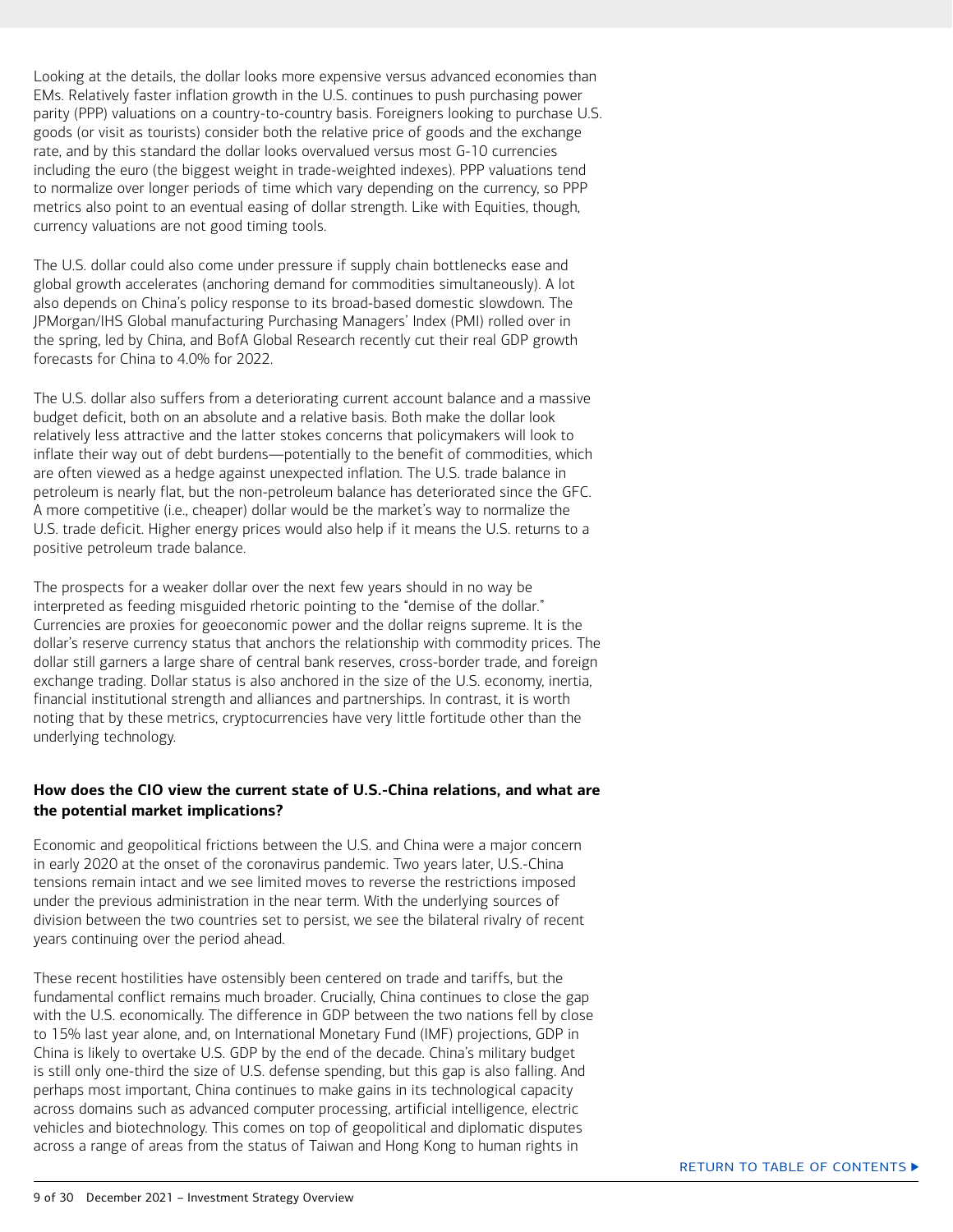<span id="page-9-0"></span>Western China, territorial claims in the South China Sea and Chinese industrial policy. We expect these differences to lead to further decoupling of the two economies in order to protect intellectual property and data security, as well as help to reduce supply chain interdependence particularly in the wake of the pandemic.

We do, however, expect the current U.S. administration to take a more strategic approach to its relations with China. The November UN COP26 climate summit, for example, produced a joint declaration between the countries, affirming their common commitment to reduce greenhouse emissions. And following this agreement, a virtual summit between President Biden and President Xi on November 15 reopened a bilateral dialogue across the key topics of diplomatic antagonism. Further talks could potentially form the basis for any future thawing in relations and avoidance of conflict.

We also expect the Biden administration to take a more multilateral approach to addressing its differences with China alongside allied markets in Europe and the Indo-Pacific (including closer collaboration with the other Quad nations of Japan, India and Australia), and to do more to compete with China rather than pursue protectionist policies. For investors, this implies that U.S. policy toward China should become less uncertain, with a lower drag on trade from the imposition of new tariffs. We also see greater potential for increased trade and investment flows to benefit U.S. partners in Asia such as India as economic and diplomatic ties are strengthened. A greater emphasis on competition rather than containment in next-generation technology is also likely to boost investment within the sector across both markets as they aim to become more self-sufficient. Alongside the underlying expansion of digital economic activity, this should also support post-pandemic growth in the technology sector over the longer term.

#### EQUITIES

#### **What are the key metrics on the CIO's equity market checklist, and where might investors be concerned?**

Aside from some choppiness over the last couple of months, equity markets have been on a steady grind higher this year. The S&P 500 has made 66 new all-time highs so far, the second greatest number of new highs in a year since 1950, only behind the 77 made in 1995. Despite a growing list of concerns, from coronavirus spikes to persistently high inflation, the trajectory for Equities in the year ahead should continue to track higher, with our market checklist presenting supportive conditions for stocks at least through the first half of next year.

Strong profit growth has accounted for a large portion of the equity market's year-todate gains, and should continue to support positive returns into 2022. Earnings have surprised to the upside every quarter since the start of the pandemic, with results beating consensus estimates by 17% on average over the past six months, according to BofA Global Research. Concerns over whether earnings may peter out from here have been raised, but strong consumer demand highlighted by company management teams should fuel the profit cycle forward. Consensus expectations are at \$222 for S&P 500 earnings-per-share for next year, a growth rate of roughly 8% from this year.<sup>1</sup> But, if nominal GDP growth comes in at 8% to 9% next year, then earnings estimates will likely head higher, in our opinion. Operating margins have increased to 15% from 13.5% before the pandemic, despite supply chain disruptions, rising oil and commodity prices and increasing labor costs, with companies able to pass on some of the higher costs without curbing demand. However, it's likely that companies will see some margin pressure as they work through supply chain issues, but we expect these disruptions to fade over time and eventually give way to a period of inventory rebuild.

<sup>&</sup>lt;sup>1</sup> Source: Factset. Data as of December 2, 2021.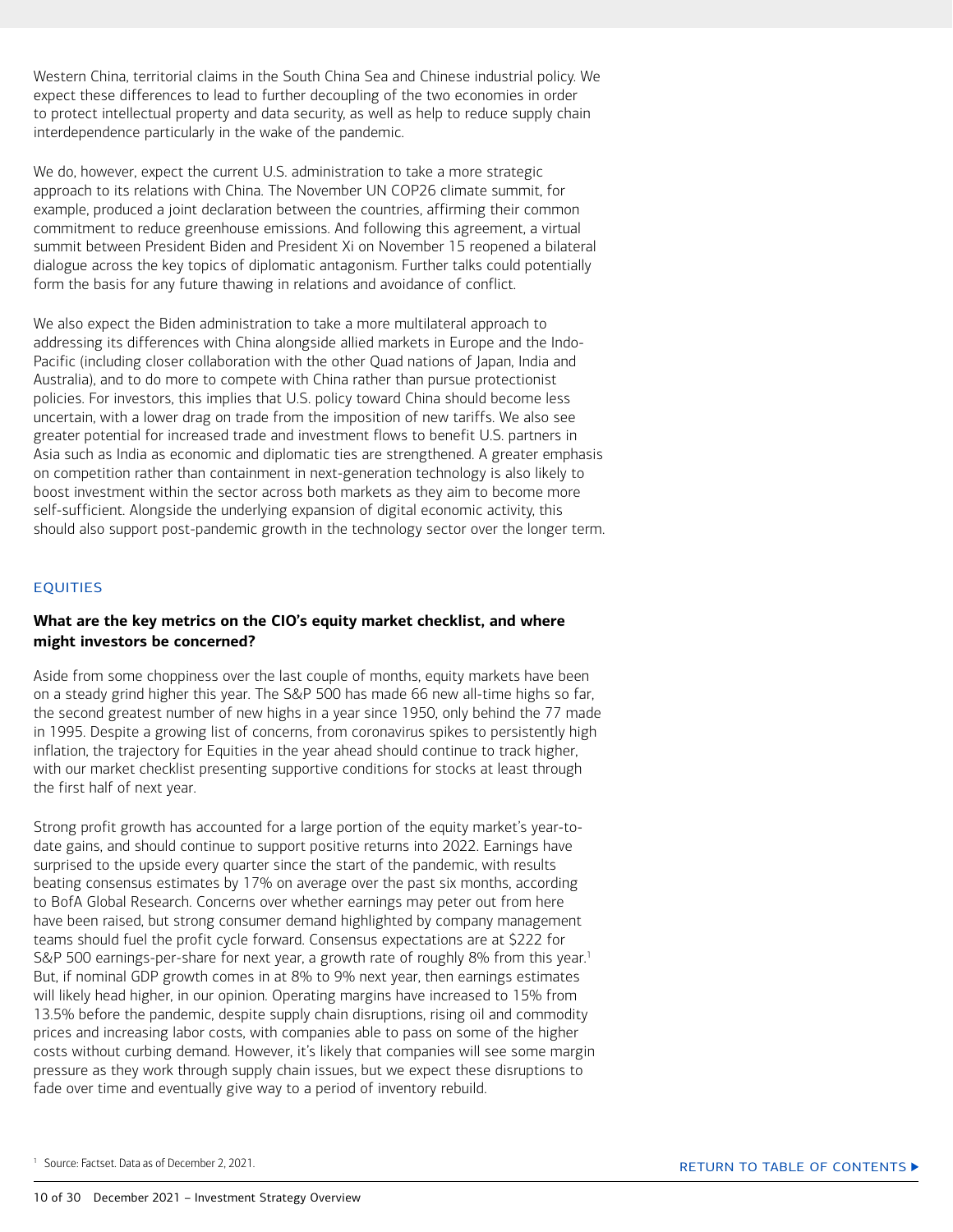<span id="page-10-0"></span>Macro forces tell a similar story. Certain metrics, however, may be signaling a slight cool down from 2021 economic growth levels, but growth should continue to sit well above long-term averages as economic activity remains robust. Capex is expected to pick up in the year ahead, following massive underinvestment in the last decade. With more job openings than unemployed people and stagnant labor market engagement, companies will likely focus capex on building out their technological capabilities to improve productivity and support profit growth.

Confidence has been rattled a bit by the new coronavirus variant and rising inflation, but consumer balance sheets remain healthy. With lower policy uncertainty following the reappointment of Fed Chair Powell and broader booster shot eligibility, confidence could start to improve, especially if the macro environment remains positive into next year, a tailwind for greater equity allocation. The shape of the yield curve following a surge in short-term rates has also been a top concern, but a flattening curve is not necessarily bearish for stocks. Based on the last three curve cycles, the 2-year/10-year (2s/10s) curve took 65 months on average from peak spread to inversion. During those periods, the S&P 500 rose 106% on average, driven largely by the continued rise in earnings which grew an average of roughly 100% during the flattening process.<sup>2</sup> If it turns out that the 2s/10s curve peaked in March 2021 at 158 bps, then being only nine months out suggests an inversion could be further down the line.

In the near term, the fate of Equities will be tied to pandemic-related developments. The rise of another variant will likely create uncertainty related to regional restrictions, lower consumer confidence and corporate profits; and complicate the monetary policy outlook by creating further inflationary pressures. However, for now, our checklist suggests that a breakdown in the bull market is unlikely, given a strong fundamental backdrop; but also backed by more secular forces including a new equity culture building out. We continue to maintain an Equity overweight relative to Fixed Income and cash, and would consider any periods of short-term weakness as potential buying opportunities.

#### **How does inflation effect the CIO's Equity positioning?**

In our view, investors should consider positioning for persistent levels of headline inflation along with robust economic growth as we approach *The Great New Dawn*. Certain areas of the market may be especially primed to benefit amid this backdrop, including shorter-duration, dividend growth-oriented Equities with exposure to cyclical areas of the economy.

Elevated inflation paired with rising long-term interest rates should prompt investors to seek out Equities with short to medium durations, where cash flows are returned to investors more quickly through dividends and repurchases. This strategy may be more favorable than holding stocks whose values are tied largely to their terminal values, where an increase in the discount rate has a direct effect on a company's present value. In this sense, Value-oriented areas may be attractive.

Small-caps may also be poised to outperform, as they tend to have more exposure to cyclical areas that do well when the broader economy and inflation are strengthening cyclical sectors make up about 46% of the S&P 600 Index, compared to 25% of the S&P 500 Index.<sup>3</sup> Empirical Research found that Small-caps have a high positive correlation with changes in the five-year inflation breakeven rate and that their relative returns are currently over 50% correlated with changes in the Treasury bond yield, indicating that they may perform well amid rising interest rates and inflation. Small-cap and Value were the two top performers in the late-1960s, when inflation and interest rates started to rise on the back of large budget deficits and easy monetary policy (Exhibit 4).

3 Source: Bloomberg. Data as of October 28, 2021. Refers to combined weightings of Financial, Industrial, Material, and Energy sectors.

<sup>2</sup> Source: Bloomberg. Data as of December 2021.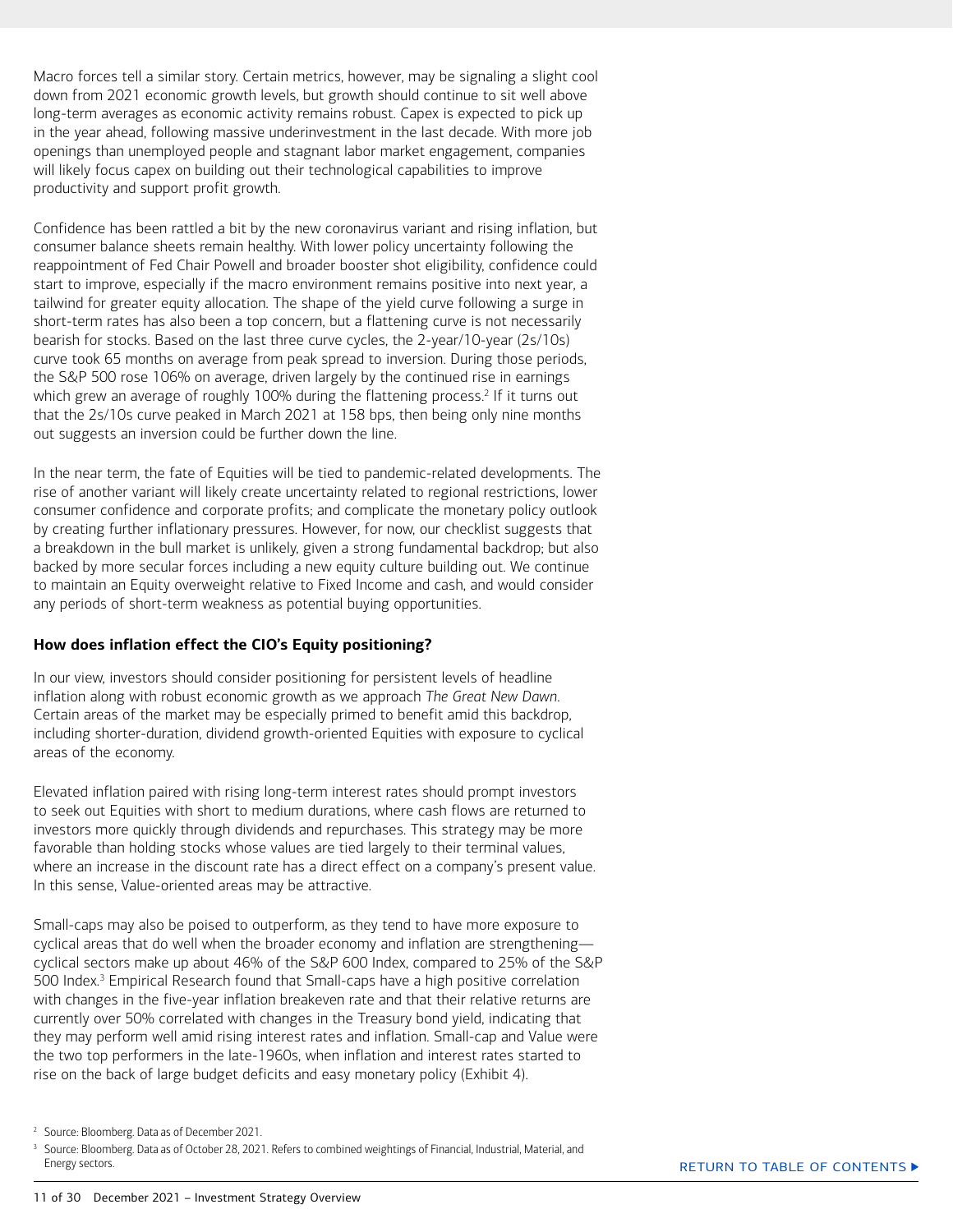

#### <span id="page-11-0"></span>Exhibit 4: Cross-asset and Equity sector annualized total returns, 1965-1968.

Source: BofA Global Research. Data as of March 11, 2021. It is not possible to invest directly in an index. Past performance is no guarantee of future results. Please see index definitions at the end of this report.

Research suggests that cyclical sectors tend to be the most highly correlated with CPI, with Energy and Financials having among the strongest relationships. Revenues for the Energy sector could get a boost from elevated energy prices, while Financials tend to benefit from a steeper yield curve. Sectors like Real Estate and Commodities could also get a tailwind, since they have direct exposure to underlying hard assets.

Additionally, selective areas of the equity market that offer higher quality and rising dividend payouts should perform better along with businesses which have pricing power and are less labor intensive. BofA Global Research found that if dividends grow at trend growth over the next 10 years, the difference between price return and total return could be equivalent to roughly 15% on the S&P 500 Index.

It is our view that we are moving into an environment characterized by persistent inflation and higher levels of economic growth, aka an inflationary boom. Amid this macroeconomic backdrop, investors should consider incorporating Value and Small-caps, with added emphasis on cyclical sectors, as part of a well balanced portfolio.

#### **What are the CIO's current thoughts on Value vs. Growth?**

While Growth should continue to benefit from accelerated secular trends, we see conditions coming together to support a cyclical and Value-driven Equity uptrend. These include higher levels of persistent inflation, rising global interest rates, further normalization in economic activity, and attractive relative valuations.

Economically sensitive areas of the market like Value could be favored as investors continue to digest signals that point to more persistent levels of inflation. The Institute for Supply Management (ISM) New Orders Index logged its 18th consecutive month of expansion in November, indicating that robust demand is likely to continue despite supply constraints. Meanwhile, the Consumer Price Index has been above 5% for six consecutive months and jumped to 6.8% on a year-over-year (YoY) basis in November.

These upticks in inflationary signals have also led to a pull forward of expectations of Fed interest rate hikes, with BofA Global Research now expecting the Fed to start raising rates in June 2022. As the pandemic-era wave of monetary stimulus continues to subside, Value-based sectors should be supported by a trend toward higher interest rates.

And despite the emergence of the Omicron variant and the Delta case growth having risen recently, we still see encouraging developments on the pandemic front that should help lead to further normalization in economic activity. Vaccination rates have risen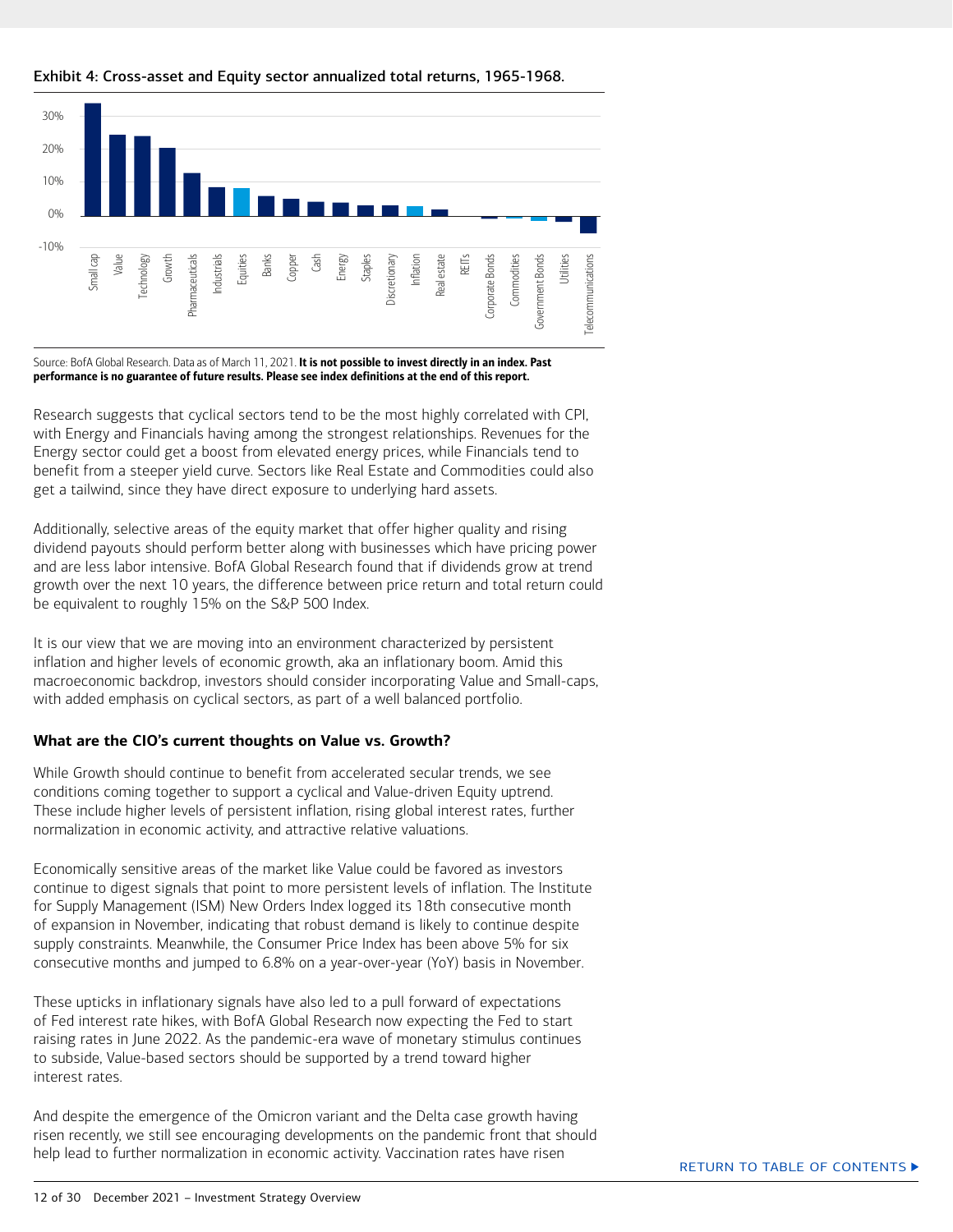<span id="page-12-0"></span>in developed nations with potential improvement in emerging nations into 2022, and medical advances have progressed in the form of booster shots and the potential for antiviral pills. These developments should help support the release of pent-up consumer demand into the services side of the economy, providing a tailwind to cyclical and Valueoriented Equities.

Attractive relative valuations could also help further propel Value. Value stocks carry a forward price-to-earnings (P/E) ratio of 15.5x, far lower than Growth's 29.3x. Growth does typically trade at a higher multiple than Value, but that gap is stretched by historical standards, making Value appear relatively attractive (Exhibit 5).





In a portfolio context, we advise an appropriate balance between both Value and Growth within a long-term financial strategy. However, current economic conditions suggest that investors may want to consider emphasizing cyclical Value-oriented Equities over secular Growth-oriented Equities, where appropriate.

#### **Is sentiment running too strong, and will it ultimately prove to be detrimental to the rally?**

Having dipped amid a tumultuous September for markets, investor sentiment sharply rebounded alongside a comeback in U.S. Equities. But as we approach the end of the year, sentiment has moderated well below worryingly euphoric levels that could prove detrimental to the rally.

In the American Association of Individual Investors (AAII) December 1 sentiment survey, around 27% of voters expressed a bullish sentiment on the stock market for the next six months, dipping below its historical average. This figure is down from 48% three weeks prior, but up from its year-to-date low of 22% in September. Meanwhile, the percentage of voters expressing a bearish sentiment on the stock market has inched back above its historical average of 31% (Exhibit 6). BofA Global Research's Bull & Bear Indicator confirms stabilizing sentiment, with a recent neutral reading of 5.04 inching away from the contrarian bearish territory. Additionally, cash on the sidelines still remains elevated from levels seen in both March 2009 and March 2020. Total assets parked in money market funds are currently \$4.6 trillion, higher by a trillion dollars since the end of 2019, and by \$110 billion this year.<sup>5</sup> This may be one reason why market pullbacks have proven to be shallow and quickly bought up, especially by individual investors.

Source: Bloomberg. Data as of December 1, 2021.

<sup>4</sup> As of December 10, 2021. Indicator level of 0-2 = extreme bearish, 8-10 = extreme bullish.

<sup>&</sup>lt;sup>5</sup> Source: Bloomberg. Data as of December 2021.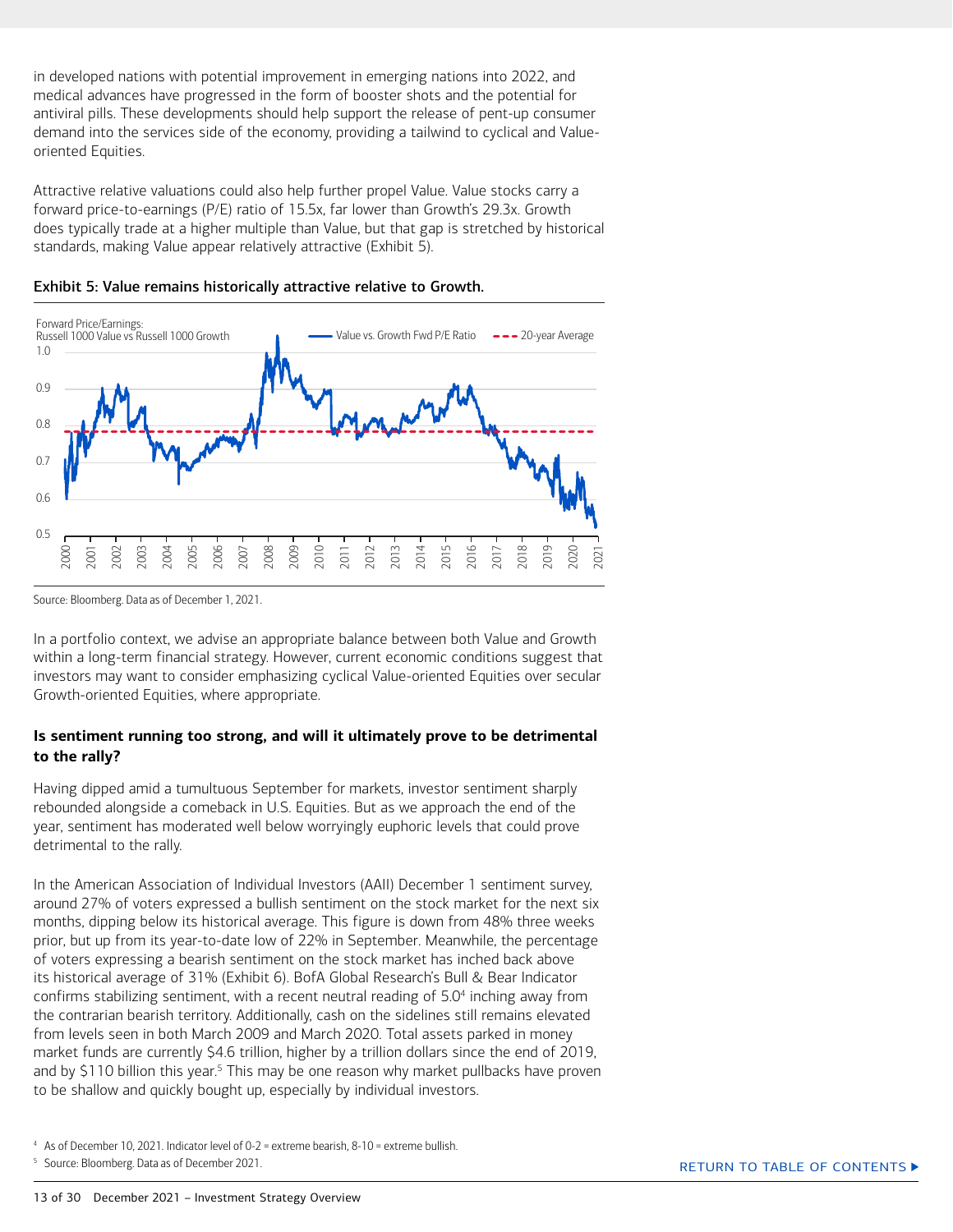<span id="page-13-0"></span>



Source: Bloomberg. Data as of December 1, 2021. (AAII = American Association of Individual Investors.)

On the negative end, there are certain indicators that still signal investor complacency. Investors opened brokerage accounts during the pandemic at a historic pace and are using increasingly high amounts of leverage to buy securities, with investor margin debt reaching a record \$936 billion in October.<sup>6</sup> The number of initial public offerings (IPOs) has also hit the highest level since the tech-bubble days, with many more non-earnings companies joining the public markets via traditional IPOs or through mergers with special purpose acquisition companies (SPACs).

When looking at equity markets from a technical perspective we continue to see the secular bull market, or multi-year upcycle for equities, that began in 2013 to remain intact as we look to 2022 and beyond. However, as a midterm presidential year, 2022 could mark a bump in the road of the secular bull for investors as the cyclical bull market that emerged off the March of 2020 market lows shows signs of maturing, according to BofA Global Research Technical Strategist Stephen Suttmeier. In the near term, individual investor sentiment data from the AAII shows bears now outnumber bulls, a contrarian indicator. Markets tend to experience strong seasonality from November to March, so with sentiment showing investors remain skeptical, technicals point to markets continuing to climb the wall of worry early in the new year.

On balance, while sentiment is elevated from the lows seen earlier this year, current readings indicate a lack of euphoria among investors. In our view, this implies there could be further upside for stocks as the secular bull market moves forward.

#### **What are the key catalysts for the markets in 2022?**

The new year could see more market-moving events as economic activity further normalizes and as policymakers face the lagging effects of decisions made over the course of the pandemic. Investors should keep watch for catalysts that have the potential to contribute to higher levels of volatility. Despite these forces, we still believe the potential outcomes should ultimately play out in favor of staying invested in Equities.

With the Fed's removal of the word "transitory" from their inflation narrative, any additional upward inflation surprises could shift the central bank tone even further away from ultra-accommodative to more hawkish and translate into a more aggressive policy outlook. Central bankers continue to relay a consistent message that the Fed will slowly start to retire its accommodative policies starting with tapering of asset purchases. Even when the rate hiking cycle begins, the bull market should continue to march forward, although valuation expansion may be more limited. Based on previous hiking cycles,

6 Source: FINRA. Data as of November 30, 2021.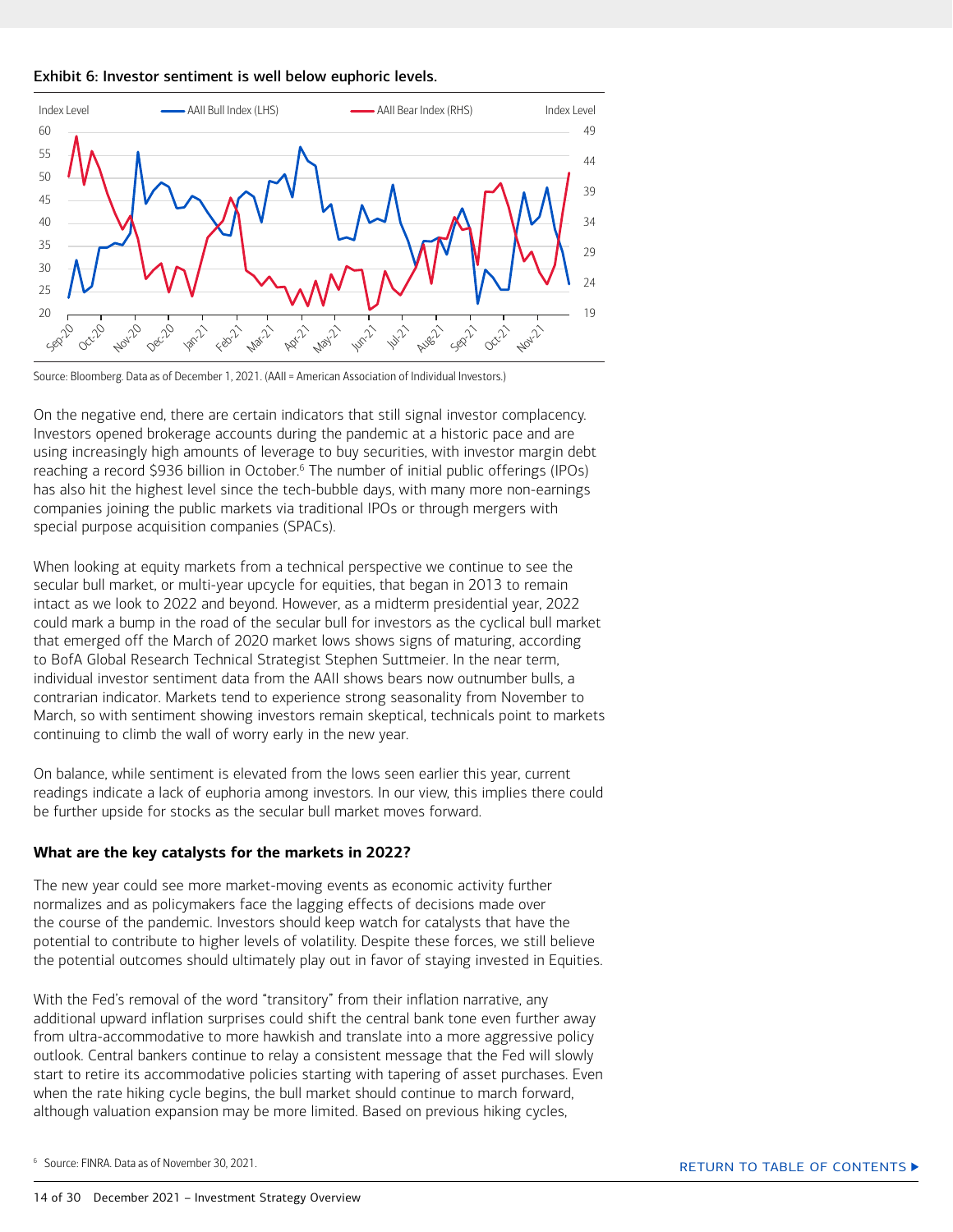<span id="page-14-0"></span>equities still managed to see double-digit returns 12-months out on average (Exhibit 7). In fact, the S&P 500 generally peaks far after the Fed starts hiking rates, peaking after 14 hikes in 2007 with the policy rate at 5.25% and after nine hikes in 2018 with the policy rate at 2.50%,<sup>7</sup> whereas price-to-earnings multiples typically ended flat when comparing six months prior to six months after Fed tightening.<sup>8</sup> Although if shareholder yields in the form of buybacks and dividends increase and continue to remain above the 10-year U.S. Treasury yield, valuations could be further supported. Cyclical areas of the market could potentially outperform in the interim, especially as investor positioning starts to reflect a rising bond yield environment. Funds globally are still underweight short duration stocks at a record level, according to BofA Global Research.

Stronger efforts to improve vaccination uptake could be a positive support for global economic expansion, even as countries contemplate local and travel restrictions amid a surge in cases and a new coronavirus variant. Any signs of another coronavirus wave underway globally would likely dampen investor confidence, though broad and effective booster shot programs could potentially level off some of the uncertainty. Reopenings so far have helped to lift global manufacturing activity. Any blips in consumer spending strength from renewed coronavirus fears, however, should be closely monitored.

A recovery in EMs, especially China, could be a surprise factor for investors in 2022. While EMs are still weighed down by the pandemic, and outside of China there is less capacity for stimulus, an economic acceleration and an improvement in investor confidence would set the global cycle up well. In this scenario, supply chain bottlenecks would likely ease as more factories come online, goods start to move around more efficiently and the dollar stays stable, taking the heat off tighter financial conditions.

#### Exhibit 7: Market returns and historical shifts in Fed policy.

S&P 500 and relative sector returns around start of Fed tightening Average returns for past seven tightening cycles\*

|                                         |                        | -3 months | +3 months | +6 months | +12 months |
|-----------------------------------------|------------------------|-----------|-----------|-----------|------------|
|                                         | S&P 500                | 7.20%     | 0.30%     | 6.50%     | 10.90%     |
| 500<br>$\approx$<br>Ū<br>٩,<br>Relative | Energy                 | $-0.40%$  | 5.30%     | 4.90%     | 8.30%      |
|                                         | <b>Materials</b>       | 4.10%     | 1.60%     | 2.00%     | $-2.00\%$  |
|                                         | Industrials            | 3.10%     | 1.60%     | 0.30%     | $0.00\%$   |
|                                         | Consumer Discretionary | 1.50%     | 0.40%     | 1.10%     | $-3.50%$   |
|                                         | Consumer Staples       | $-0.40%$  | $-5.80%$  | $-5.30%$  | $-8.10%$   |
|                                         | Healthcare             | $-1.50\%$ | $0.00\%$  | $-1.80%$  | 6.40%      |
|                                         | Financials             | $-0.50%$  | $-3.10%$  | $-5.10%$  | $-3.80%$   |
|                                         | Technology             | 1.50%     | 3.30%     | 6.80%     | 8.00%      |
|                                         | Telecommunications     | $-3.50%$  | $-1.10%$  | $-1.60%$  | $-3.70%$   |
|                                         | Utilities              | $-4.70%$  | $-0.10%$  | $-3.40%$  | $-2.20%$   |

Sources: Bloomberg, Chief Investment Office. Data as of April 2021. \*Average returns for past seven tightening cycles around May 2013 "Taper Tantrum" and seven hiking cycles beginning August 1980, May 1983, December 1986, February 1994, June 1999, June 2004, December 2015. Sector returns shown relative to S&P 500. Performance in total return terms. Past performance is no guarantee of future results.

#### **What is the CIO's outlook for International Equities next year?**

As of this past month-end, non-U.S. Equities are on course to underperform U.S. markets for a 10th year in the 12 years since 2009. During this decade-plus stretch, each of the major non-U.S. regions of Europe, Japan and emerging markets have registered similar cumulative price return deficits relative to the S&P 500 of 281 percentage points (ppts), 238 ppts and 287 ppts, according to Bloomberg, respectively. And this year has so far marked the single largest annual return difference over the period (Exhibit 8). As we now look ahead into 2022, it will be important for investors to consider whether this span of underperformance can extend further or whether it could begin to reverse.

7 Source: Evercore ISI. Data as of December 2021.

<sup>8</sup> Source: Bloomberg. Data as of December 2021.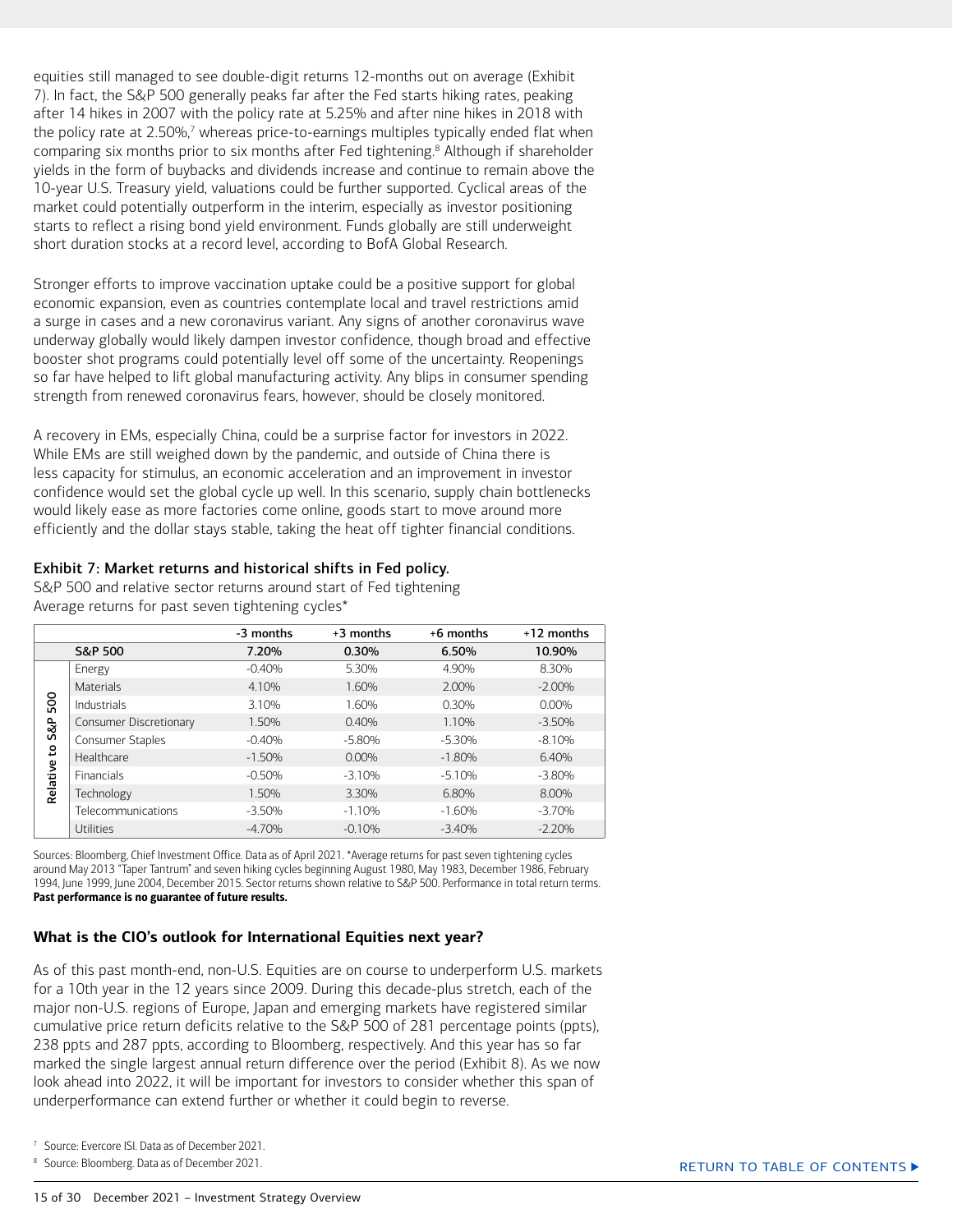#### Exhibit 8: Non-U.S. Equities have underperformed the U.S. by the most in over 10 years.



Source: Bloomberg. Data as of November 2021. \*2021 as of November-end. U.S. Equities is represented by the S&P 500. Global ex-U.S. Equities is MSCI All-Country World ex-U.S. Index. Past performance is no guarantee of future results.

As the fundamental basis for corporate earnings, the outlook for nominal growth continues to favor the U.S. over most other major markets. Official estimates from the IMF project slower nominal GDP growth of 7.4% for the eurozone and 5.5% for Japan than the 8.1% forecast for the U.S. in 2022. And though emerging economies are projected to lead growth in global nominal GDP next year at 8.4%, the biggest driver of the group in China is set to post a significant slowdown due to local credit and regulatory tightening, slower residential construction and an ongoing structural shift away from fixed investment. At the same time, pockets of stress from runaway inflation are expected to cause a sharp deceleration in real activity within other major regional economies of emerging Europe, Middle East and Africa (EMEA), Turkey, Latin America and Brazil.

To the extent that supply chain bottlenecks eventually begin to moderate next year, manufacturing output could nonetheless receive a lift in key areas such as autos and machinery. And this would come as a source of support for more trade-dependent economies outside the U.S., such as Western Europe and emerging Asia, especially on the back of currency weakness across these regions in 2021. But the new risk from coronavirus variants could still shift the outlook here, with the potential to cause significant interruptions to output. This is likely to depend in part on local vaccination rates, which have moved ahead of the U.S. in Europe and Japan but which remain relatively low in many individual economies in the emerging world—particularly within lower-income countries.

China's ongoing "zero-covid" strategy and the willingness of individual governments in Western Europe to reimpose new domestic restrictions could also be potential headwinds for local output into next year, while the risk of new travel controls would weigh disproportionately on countries in southeast Asia that are highly dependent on tourism and remittances. Emerging economic activity overall continues to be more vulnerable to new outbreaks given a rate of internet penetration (44%) that stands at close to half that of developed markets (87%), resulting in a lower capacity to sustain output levels with less in-person service activity.

At this stage, however, our central case remains for the reopening and recovery process to continue into 2022, and within non-U.S. markets this should remain a relative tailwind for those regions with larger exposure to cyclical sectors such as emerging EMEA (Exhibit 9). Over the longer term, an expanding digital economy in areas such as vehicle and industrial automation, internet retail and cloud services should also support growth markets such as information technology and the emerging Asia region, particularly as more countries look to increase their post-pandemic capacity for virtual activity. In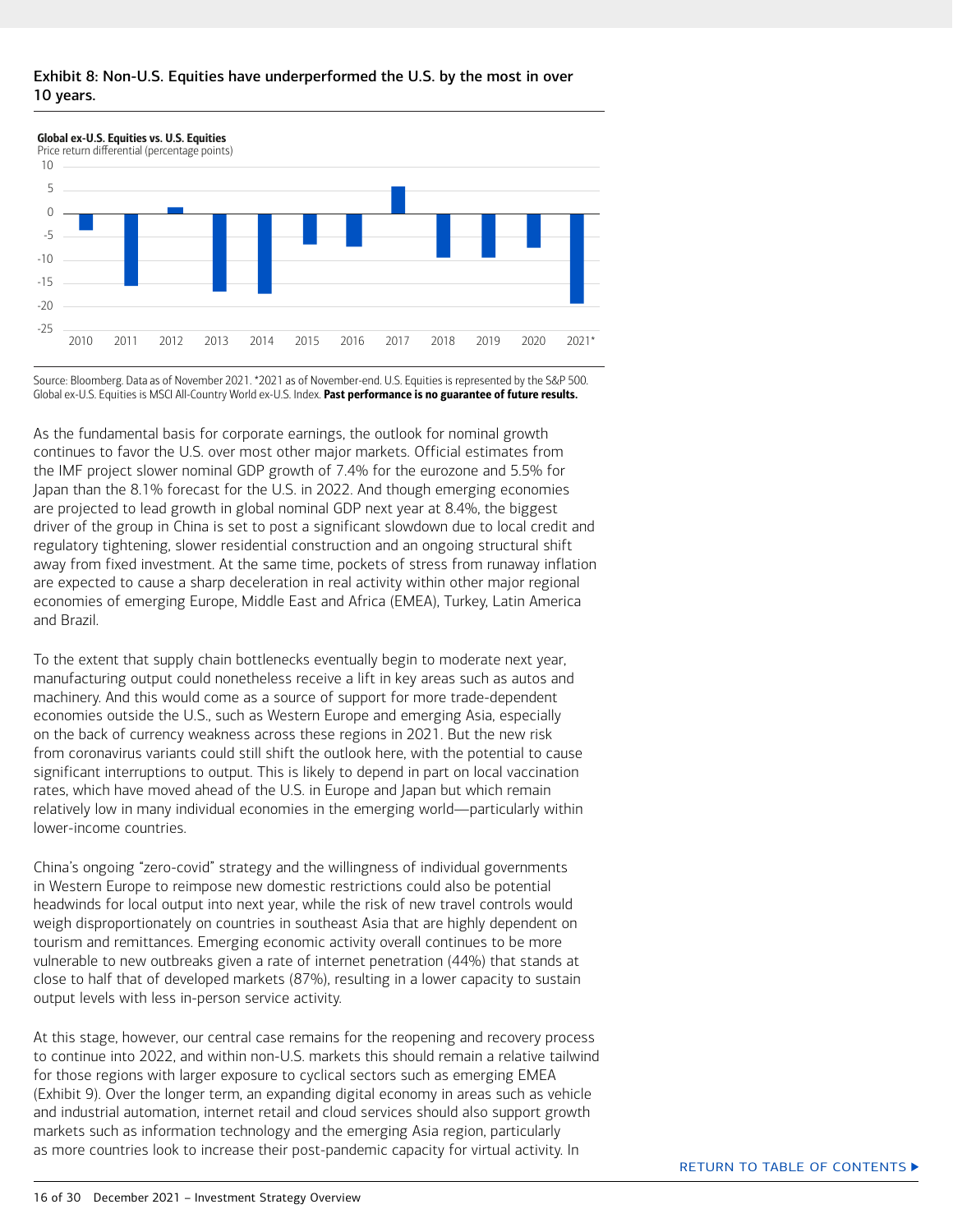<span id="page-16-0"></span>China, for example, regulatory pressures may continue to weigh on areas of the market related to the consumer internet, but key industries such as semiconductors, robotics and biotechnology that are viewed as critical to the government's aim of becoming a high-income, self-sufficient, innovation-driven economy should receive more official support as target areas for future growth. In Japan, technology has been by far the bestperforming sector outside energy, and the biggest positives here are likely to remain its exposure to machinery and equipment for automation.



Exhibit 9: Regional exposure to cyclical sectors versus Growth sectors.

Source: MSCI. Data as of Q3 2021. Cyclical sectors are Materials, Energy, Industrials, Financials. Growth sectors are Information Technology, Consumer Discretionary, Healthcare, Communication Services. Shares based on MSCI country indexes.

The outlook for local monetary policy is also likely to influence returns for regions and sectors across non-U.S. markets next year. European Central Bank (ECB) asset purchases could slow in 2022 after the Pandemic Emergency Purchase Plan expires in March, but ECB quantitative easing of at least 20 billion euros per month will likely extend into 2023, with outright rate hikes unlikely until 2024. Credit spreads in the eurozone will also bear watching in the runup to the French presidential election in April given the risk posed by the potential rise of euroskeptic candidates. But interest rates across the major international developed markets are nonetheless likely to stay much lower than in the U.S., and this should remain a relative drag on European and Japanese financials compared to U.S. financials, which have fared much better in 2021. The outlook for rates may be most challenging for the highest inflation emerging economies of Brazil and Turkey, and this would only be compounded by any potential acceleration in tapering by the Fed.

On the valuation front, both price-to-earnings and price-to-book multiples remain well below their long-term averages for Europe, Japan and emerging markets compared to the U.S., which should help to enhance relative returns over time. But we still see a range of nearer-term hurdles for non-U.S. markets, particularly from nominal growth, local constraints from monetary, fiscal and regulatory policy, and risks to both domestic and external demand from any potential resumption of pandemic-related restrictions. These vulnerabilities keep us tactically neutral in both International Developed and EMs, and, despite closing in on yet another year of underperformance in non-U.S. Equities, we retain our preference for the U.S. market looking ahead into 2022.

#### FIXED INCOME

#### **What does the CIO expect from the Fed next year, and how can the yield curve help interpret the potential effect of the Fed's policies?**

As we look to next year—with the caveat that markets are always uncertain—we feel there is significantly greater uncertainty for 2022 then there has been in 2021,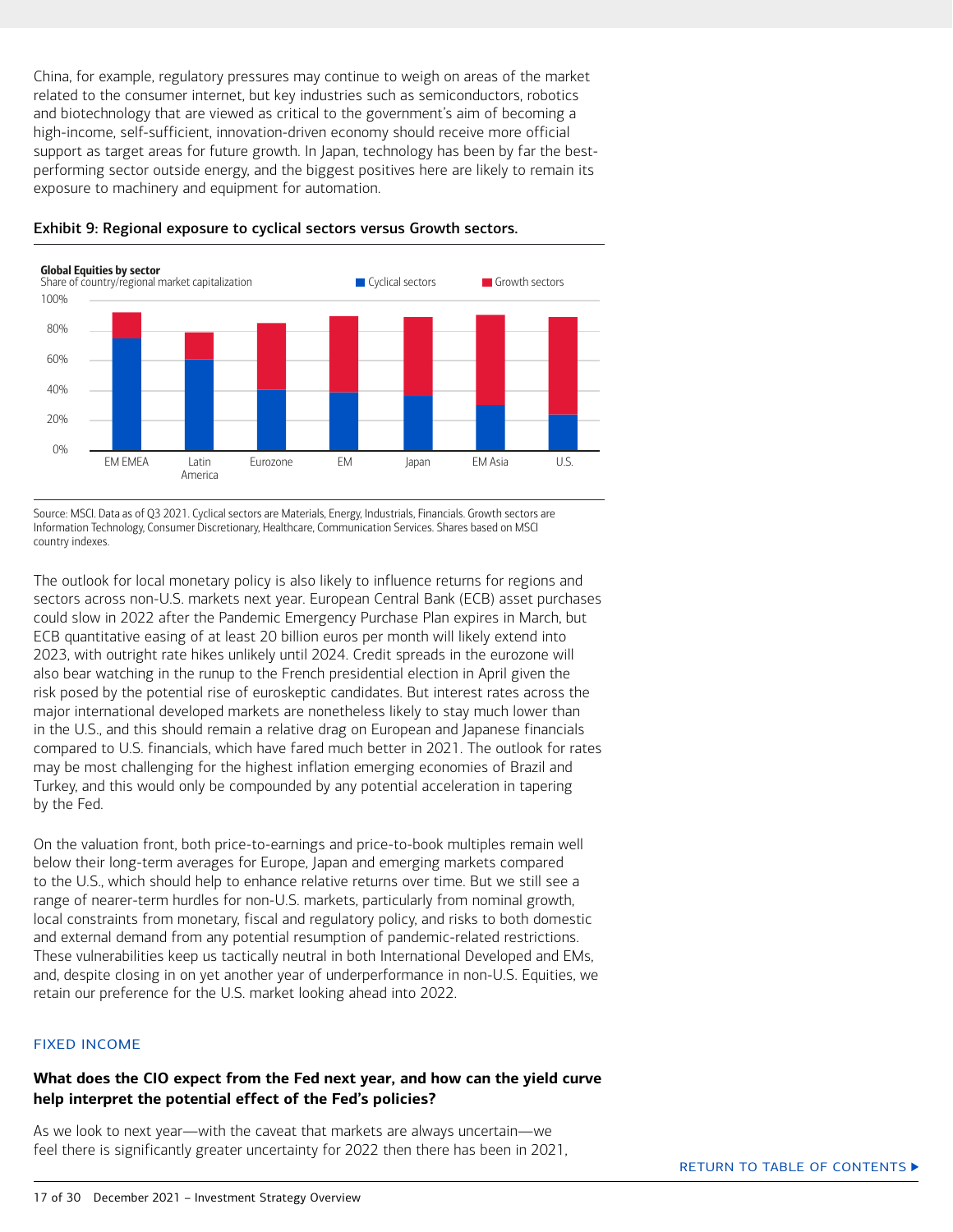<span id="page-17-0"></span>particularly as to how the market reacts to monetary policy moves. The Fed seems to be increasingly concerned about high inflation. After initially starting the taper in November—after telegraphing it to the market for months, and at a more accelerated pace than the tapering in 2013-2014—Fed officials are already discussing potentially adjusting it at December's meeting to be at an even-quicker pace. This relative quick change of plans—less than a month—was a large surprise to markets, which have been conditioned to expect a very patient and methodical Fed. With Fed Chair Powell's renomination out of the way, a potentially accelerated taper, and Fed policymakers speaking out more aggressively about the threat of inflation, we believe we may see a more proactive rate hiking cycle start by the middle of next year, with the potential for three more hikes if inflation remains at elevated levels as we expect.

How the yield curve reacts will be telling. Generally, a steeper curve is a reliable signal that growth and inflation may accelerate, a flat curve is a sign that growth and inflation will be moderate and positive, while an inversion is usually a sign that a recession is a much higher probability. Both the 2-year/10-year curve (2s/10s) and the 10-year/30 year curve (10s/30s) are starting to indicate that the Fed may have to choose between its dual mandate—maximum employment and price stability—and sacrifice economic growth in order to tame inflation. From a peak of 158 bps, the 2s/10s curve has been almost cut in half, to 82 bps—a normal level, and not anywhere near concerning, but still significantly flatter. The 10s/30s curve, however, has dropped even more rapidly, from 86 bps to only 32 bps. While neither level is indicating a recession is likely, the trend is very notable, and 10s/30s in particular are certainly at levels signaling that economic growth may moderate significantly. If the curves continue on this trend—and particularly if we start to see inversions—then a recession in the medium term may be more likely, although this sign—even at this pace—would be several months away at least. Of note, when 10s/30s flattened to below 20 bps in 2018, that was a sign that the Fed was becoming too restrictive, and they eventually eased. We are seeing some significant flattening in certain parts of the yield curve (7s/10s) and minor inversions in others (20s/30s). While these are idiosyncratic—and some may be exacerbated more by liquidity concerns—they can often be precursors to more significant moves in parts of the curve that are more significant from an economic forecasting perspective. In our view, the verdict from the market, for now, is clear: the Fed is going to be more aggressive, and this will be the necessary and correct course to slow inflation but—at this point—the Fed does not need to induce a recession to slow the pace of inflation, and the recovery should continue. Call the yield curve—and ourselves—"cautiously optimistic," but continue to watch this space.

#### **How might municipal bonds fare in 2022?**

We are bullish on munis from a fundamental perspective and neutral from a technical perspective. The credit outlook for munis is positive, thanks to:

- Higher state and local government income, sales, and property tax revenues, up 17.9% for the 12 months ending June 2021, according to the U.S. Census.
- Unprecedented federal support to states, local governments and public enterprises, through the Coronavirus Aid, Relief, and Economic Security Act ("CARES Act"), the American Rescue Plan Act of 2021 and the Infrastructure Investment and Jobs Act, totaling over \$1 trillion.
- Improved pension funding levels due to higher equity prices; average funding levels for the 100 largest U.S. public pensions rose to an estimated 85% June 30, 2021, from only 71% a year earlier, according to Milliman.

While fundamental conditions for munis should remain strong, we do expect some softening in the technical environment. Overall, technicals should remain supportive, just not as strong as they were in 2021.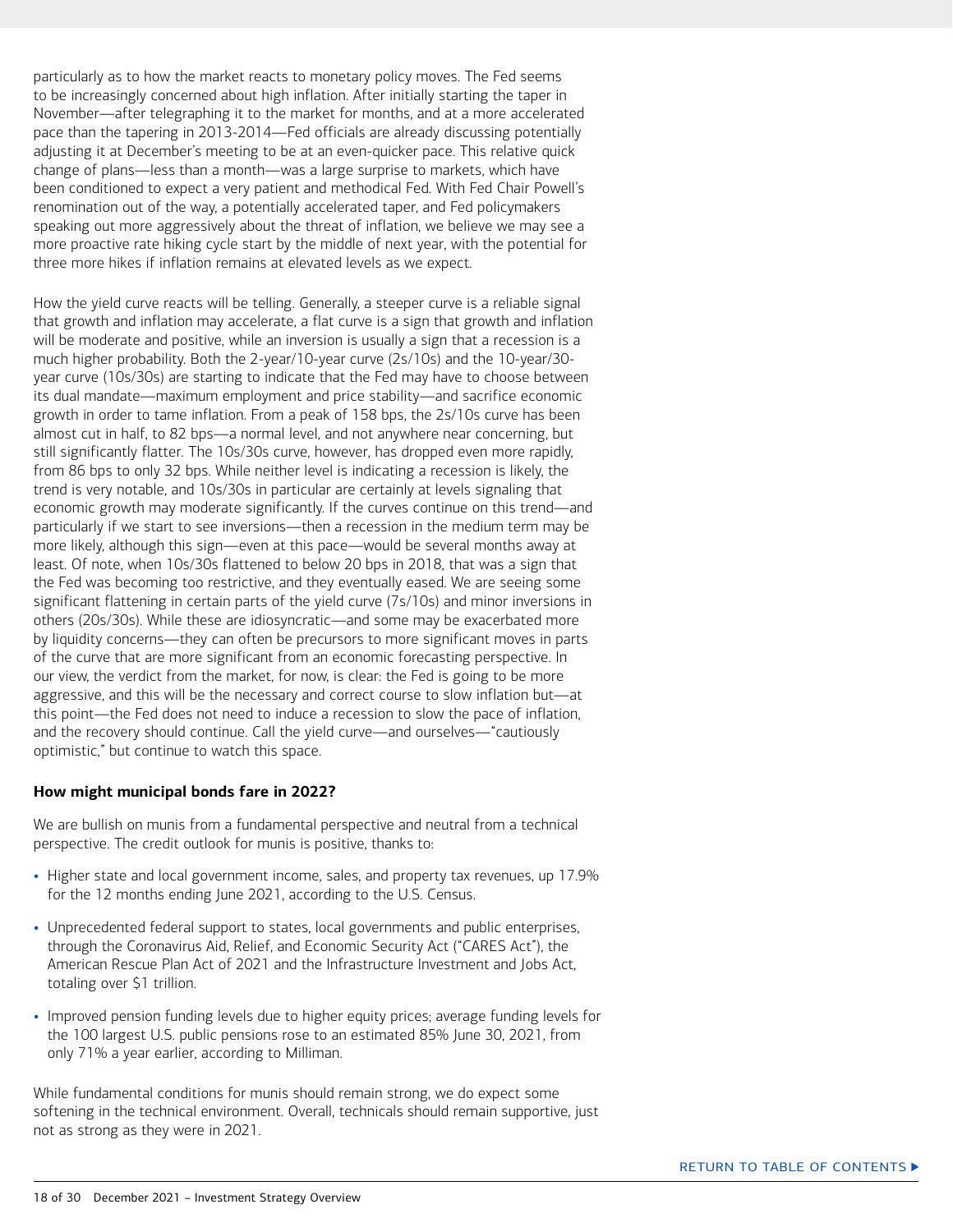- <span id="page-18-0"></span>• We expect modest growth in tax-exempt supply from new money bonds. While many state and local government issuers are flush with cash and may choose to fund capital expenditures from internal resources, some issuers with larger infrastructure needs will likely choose to leverage their federal stimulus funds by issuing tax-exempt bonds.
- There is likely to be a significant increase in taxable issuance, mainly from advance refundings, now that the reauthorization of tax-exempt advance refundings has been removed from the Build Back Better Act. However, increased taxable muni issuance should have little effect on tax-exempt valuations.
- We expect demand for munis to be solid, although likely not as strong as in 2021, when taxpayers were anticipating higher tax rates; initially proposed increases in the top individual and corporate tax rates were eliminated from the Build Back Better Act. The likely inclusion of a 5% surtax on individual income over \$10 million and an additional 3% surtax on income over \$25 million should have a positive effect on demand, but only a minor one, since it would apply to a relatively small number of taxpayers.
- Potential drags on muni demand could come from a new 15% alternative minimum tax on corporations, which hold nearly 25% of outstanding munis, as well as a lifting of the state and local tax (SALT) deduction cap, although a means-testing plan being considered in the U.S. Senate, if included in the final bill, would likely help mitigate this effect.

Given a strong fundamental backdrop, but more neutral technical conditions, we expect municipal bonds to continue to provide value for tax-sensitive investors, but probably not outperform as strongly as they did in 2021. We believe investors may be able to potentially enhance returns on their municipal bond portfolios by selectively increasing their exposure to mid-to-lower-rated credits.

#### MARKET STRATEGY

#### **What's the CIO's outlook for Commodities?**

For investors, there is a growing list of reasons to shore up strategic exposure to commodity prices heading into 2022. Supply-side shortcomings related to the coronavirus, bad weather and crop failures are short-term factors that may fade as tailwinds, but rising maritime-based geopolitical risk and positive commodity supply/ demand dynamics related to decarbonization efforts appear to have staying power. A weaker dollar, potentially driven by valuations, could eventually emerge as an additional catalyst. At the same time, investor flows are revisiting the diversification benefits of Commodities. From a business cycle-timing perspective, Commodity allocations often exhibit relative outperformance versus stocks and bonds when the labor market is tight and inflation is bubbling over. Ultimately, we believe global growth anchors demand and is the most important factor to consider when allocating to Commodities, and that outlook is positive for 2022, in our view.

#### **Business Cycle Positioning Supportive of Relative Performance**

Historical analysis of business cycles suggests that Commodities could be entering a sweet spot of relative performance versus Equities and Fixed Income. Commodities tend to benefit on a relative basis from a more mature expansionary phase of the business cycle when the labor market is tight and capacity utilization and inflationary pressures are high. Central banks are often raising interest rates to ward off inflation when growth is peaking, favoring commodities over Fixed Income, which tends to struggle when interest rates are moving higher. And Equities tend to perform well early in a business-cycle expansion because they are discounting faster future growth. Indeed, Equities have been on a tear the last year and a half. Most importantly, Commodities as an asset class have tended to offer important diversification benefits at this stage of the cycle because various commodity investment strategies can benefit from the inflation that hurts other asset classes.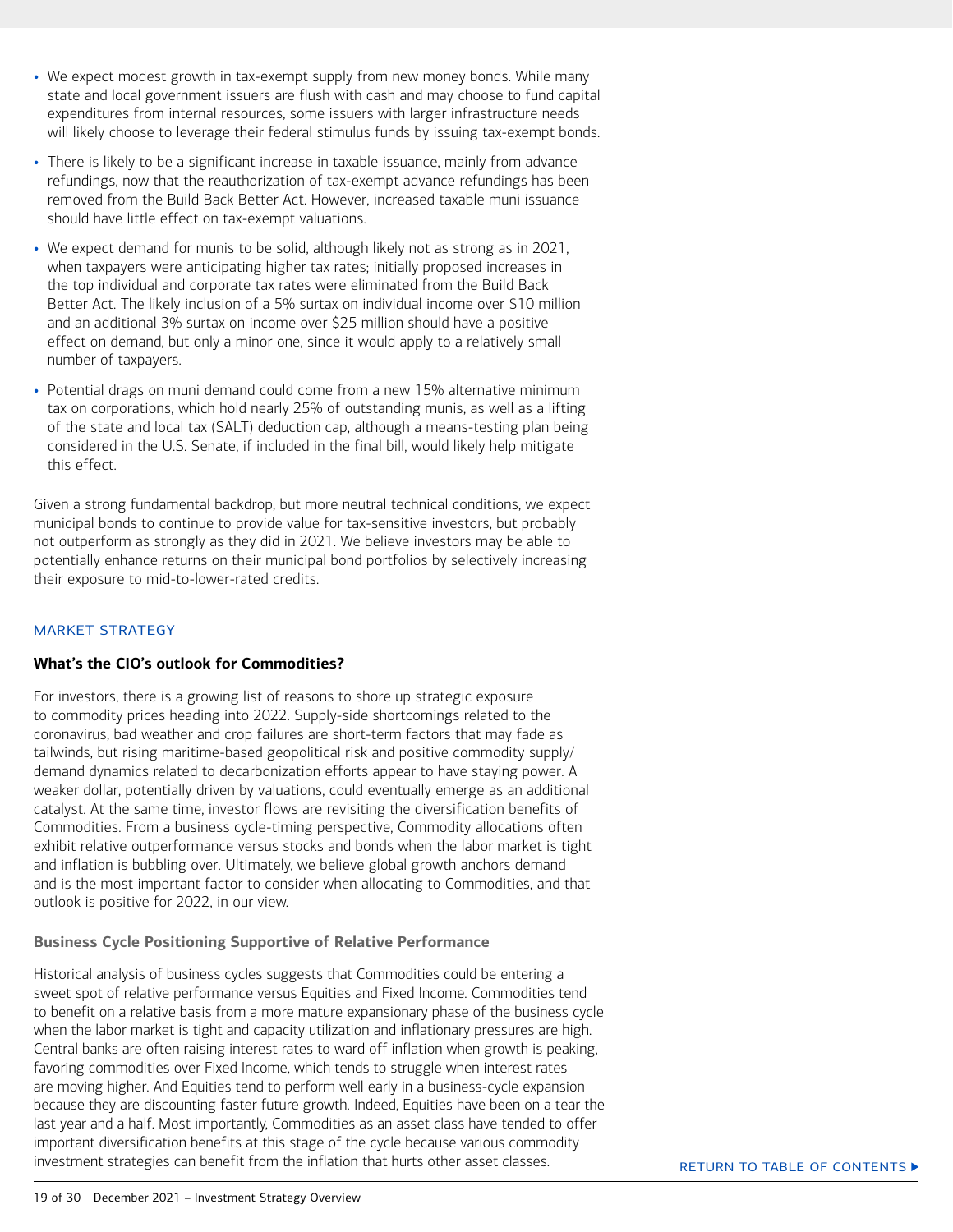#### **Global Growth Underpins Demand for Commodities**

Fundamentally, two key drivers of commodities are global growth, which underpins demand, and the dollar. On the growth side, BofA Global Research expects solid real global growth of 4.2% even as the growth recovery in EMs lags. Across the globe, monetary policy is likely to remain accommodative even as the global monetary tightening cycle expands and accelerates. In aggregate, central bank balance sheets will likely still expand for the calendar year 2022, and fiscal stimulus is supportive of growth and demand for Commodities.

#### **Dollar Is a Wild Card**

The dollar outlook is a mixed bag, but it is worth noting that dollar weakness has historically been a tailwind for Commodities. The "super cycle" in commodity prices that began in 2002 and lasted until mid-2008 coincided with a weakening trend in the broad trade-weighted dollar. During that period, the Federal Reserve Board's nominal broad trade-weighted dollar deteriorated at nearly a 5% annual pace, while the S&P GSCI Commodity Index appreciated at around a 30% annual rate before collapsing in the wake of the GFC. Importantly, a strong negative correlation between the YoY change in Commodities and the broad trade weighted dollar persisted even in the post-2012 environment when U.S. shale technology led to a ramping up of U.S. crude oil production and less reliance on imports (Exhibit 10).

#### Exhibit 10: The inverse dollar-Commodity relationship still holds.



Note: Gray bars indicate recessions. Sources: Standard & Poor's; Federal Reserve Board/Haver Analytics. Data as of December 1, 2021

While the U.S. dollar appears to have some near-term momentum from relatively strong growth and a more hawkish Fed, it could lose momentum over the next several years if risk appetites fade, global growth remains strong, and the valuation headwind (the dollar is expensive) features more prominently.

#### **Commodities Increasingly Attractive For Diversification Benefits**

Looking at additional factors for strong performance of Commodities, flows into Commodities and commodity funds are likely to continue to gain attractiveness as investors look to shore up strategic exposure to position for upside surprises to inflation. For investors, Commodities may offer a higher and more stable correlation to inflation relative to Equities and bonds, in our view. Cyclical Commodities like energy and industrial commodities tend to benefit in this environment.

Inflationary pressures are increasingly broad-based and accelerating in coronavirusinsensitive areas. In the U.S., the most recent personal consumption expenditures (PCE) data divided into coronavirus sensitive and insensitive components by the Federal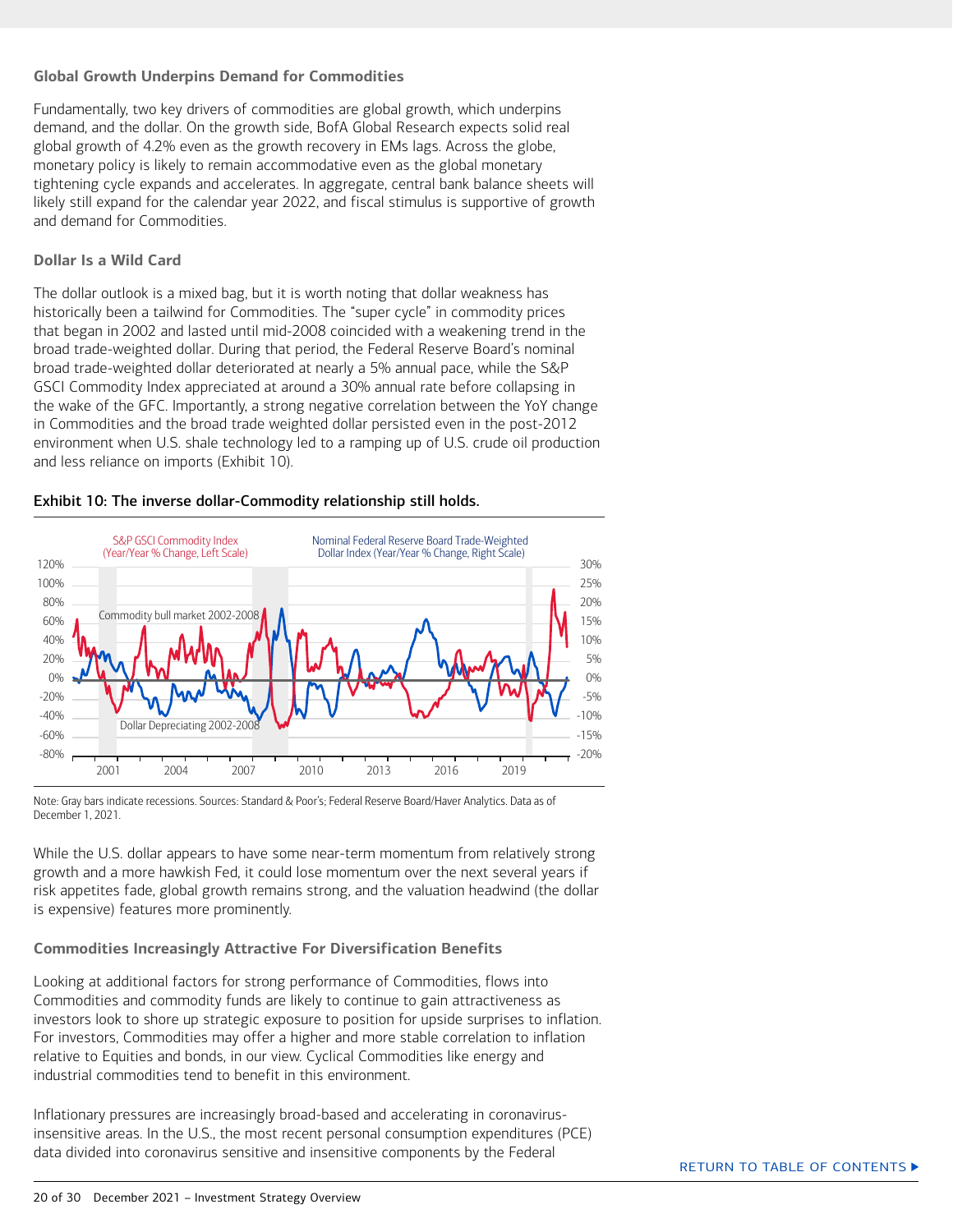<span id="page-20-0"></span>Reserve Bank of San Francisco showed YoY coronavirus-insensitive inflation accelerating to 2.5%, up from 1.0% at the beginning of the year. BofA Global Research views inflation remaining high next year and the balance of risk of inflation surprising to the upside given the amount of monetary stimulus still in the system.

#### **Shifting Geopolitical Backdrop Adds to Diversification Attractiveness**

The end of the multidecade war in Afghanistan and the U.S. strategic shift toward Great Power Competition with China have important implications for investors' strategic and tactical exposure to Commodities as an asset class. In short, the battle for control of the seas associated with the U.S.-China rivalry has massive geo-economics implication. The vast majority of global trade (including Commodities) moves by sea, and ocean-based flows are central to the health of the global economy.

Maritime defense issues and macroeconomic supply chains overlap, and both the U.S. and China seek dominance, making conflict of all shapes and sizes more likely. This is already the case in the Western Pacific and is increasingly likely in waters closer to the U.S. as China's navy expands its reach. Ultimately this calls for diversification to hedge supply chain disruptions.

#### **Risks and Positioning**

Rising real interest rates are an often-cited risk to the performance of real assets like Commodities. We would not dismiss this risk, but real rates are set to remain below zero for some time. In the U.S., core PCE inflation is running over 4%, while the Fed has policy rates pinned near zero (a negative real rate of over 4%). By the Fed's forecasts, the terminal rate for the federal funds rate could be as low as 2.25% during this upcoming tightening cycle, implying a maximum real interest rate of near zero, assuming inflation comes back down near its 2% target. At that level, real rates are likely to remain very low.

In addition to higher real interest rates, additional risks associated with adding to Commodities in the current environment include weaker demand for metals related to a slowing real estate market in China and a surge in non-Organization of the Petroleum Exporting Countries (OPEC) energy supply (U.S. shale oil, for example). The latter seems constrained by capital discipline in the U.S. With respect to the growth outlook for China, BofA Global Research believes it will slow to 4.0% next year, below consensus expectations.

Positioning within Commodities could be important to mitigating these risks. Rising real interest rates would have the biggest effect on Commodities like gold because the price of gold is largely determined by speculation relative to other more fundamental Commodities. For this reason and others, BofA Global Research favors cyclical commodities (industrial commodities and Energy, for example) over gold.

#### **How should investors think about active vs. passive investing going into next year?**

Any discussion about active management should be nuanced and dependent on consideration for the entire investment process. Active management can be expressed in its simplest terms as a disciplined investment process designed to implement a strategic asset allocation that effectively helps to achieve future investment goals. A strategic asset allocation can potentially be enhanced by additional active decisions such as tactical asset allocation positing for near-term opportunities, short-term equity sector rotations, blending active versus passive investments, selecting investment strategies as well as security selection. Each decision contributes to the overall active risk—and overall active risk needs to be taken into consideration as opposed to only focusing on security selection. As we head into 2022, we believe it is more productive to implement and follow a tactical asset allocation and/or sector allocation process with the goal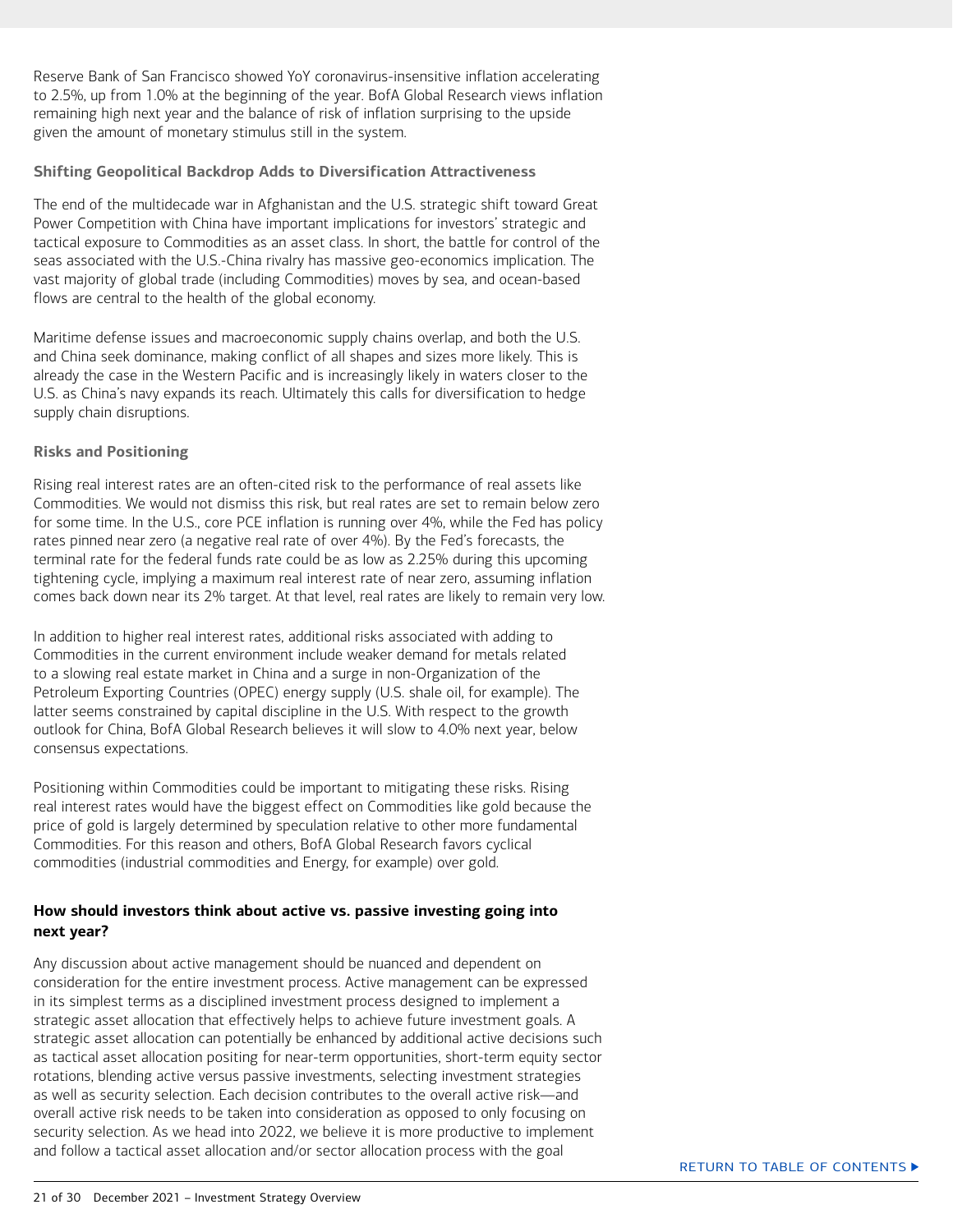<span id="page-21-0"></span>of capturing opportunities within a shorter six- to 12-month outlook, given some of the uncertainty that lies ahead with regard to inflation, Fed tapering and interest rate policies, new virus variants, U.S. mid-term elections, etc.

As far as security selection, as we head into 2022, we would expect a greater focus from investors on earnings growth as we move further away from the recovery phase and into the latter stages of the cycle. At the same time, the health crisis continues to ebb and flow, at times upsetting the progress of the cycle and creating more uncertainty. Both of these facets speak to a greater opportunity for active management to add value through their security selection. On the flip side, some of the relevant market metrics we examine, such as the dispersion in and the correlation of individual stock returns, tell a mixed story at best. Correlations remain at unremarkable levels, while dispersion had been quite high (generally favorable for active management) although it recently declined back toward average levels. While these metrics can reveal much about the current environment, they are not very predictive, and on balance we continue to favor active management but would complement that with passive investments.

#### **How is the CIO thinking about positioning the Fixed Income portion of a total portfolio given projections for higher yields?**

We continue to favor positioning for less sensitivity to movements in interest rates. This can be partially achieved through an underweight to Fixed Income relative to our strategic asset allocation, as we prefer to allocate our risk budget to Equities. Additionally, we prefer shorter than benchmark duration bias within our Fixed Income holdings. While yields have risen from the lows at the beginning of the pandemic, in March 2020, interest rates continue to remain historically low. There also is the prospect of waning policy support, as the Fed has taken its first steps toward peeling back its ultra-accommodative stance. Tapering began in November and that is likely to be followed up by the Fed beginning to raise interest rates next year. Finally, there's pervasive growth across all major economies and no indication that a recession is on the horizon, which should also help lead to a gradual rise in interest rates. We expect Fixed Income returns to remain challenged as we head into a higher inflation and higher interest rate regime. Of course there will be moments where risk-off sentiment comes back into the market and bond yields head lower. Such episodes will make our positioning appear contrarian in the short term, but in our view, this is the right type of exposure to have over the timeframe of our tactical calls, which are focused on the next 12 to 18 months.

#### **In constructing portfolios for 2022, what are some of the key considerations to keep in mind?**

We believe that portfolio investments can and should change over time, but the fundamentals of portfolio construction should not vary significantly from its core tenets. While 2022 might be more volatile than previous years due to rising inflation and interest rates, we suggest vigilance in portfolio construction discipline. Research has shown again and again that it is difficult to try to time the market. Missing just the 10 best days for the stock market in a decade has shown to significantly lower returns for that time period. By maintaining a diversified and balanced portfolio, it is easier to stay with the investment discipline. Portfolio rebalancing is recommended on a regular, but as needed basis, and not in reaction to any short-term market gyrations but with a view looking forward six to 12 months. However, staying the course does not mean inaction, and we will make changes to tactical positioning throughout the year as necessary, to be mindful of tracking error.

#### **In a higher inflation, rising interest rate environment, how can Alternative Investments help in portfolio construction for qualified investors?**

In a higher inflation, rising interest rate environment, there are several ways that AI for qualified investors can help in portfolio construction. After a very strong run since the recent market bottom in the spring of 2020, Equities have become richly valued.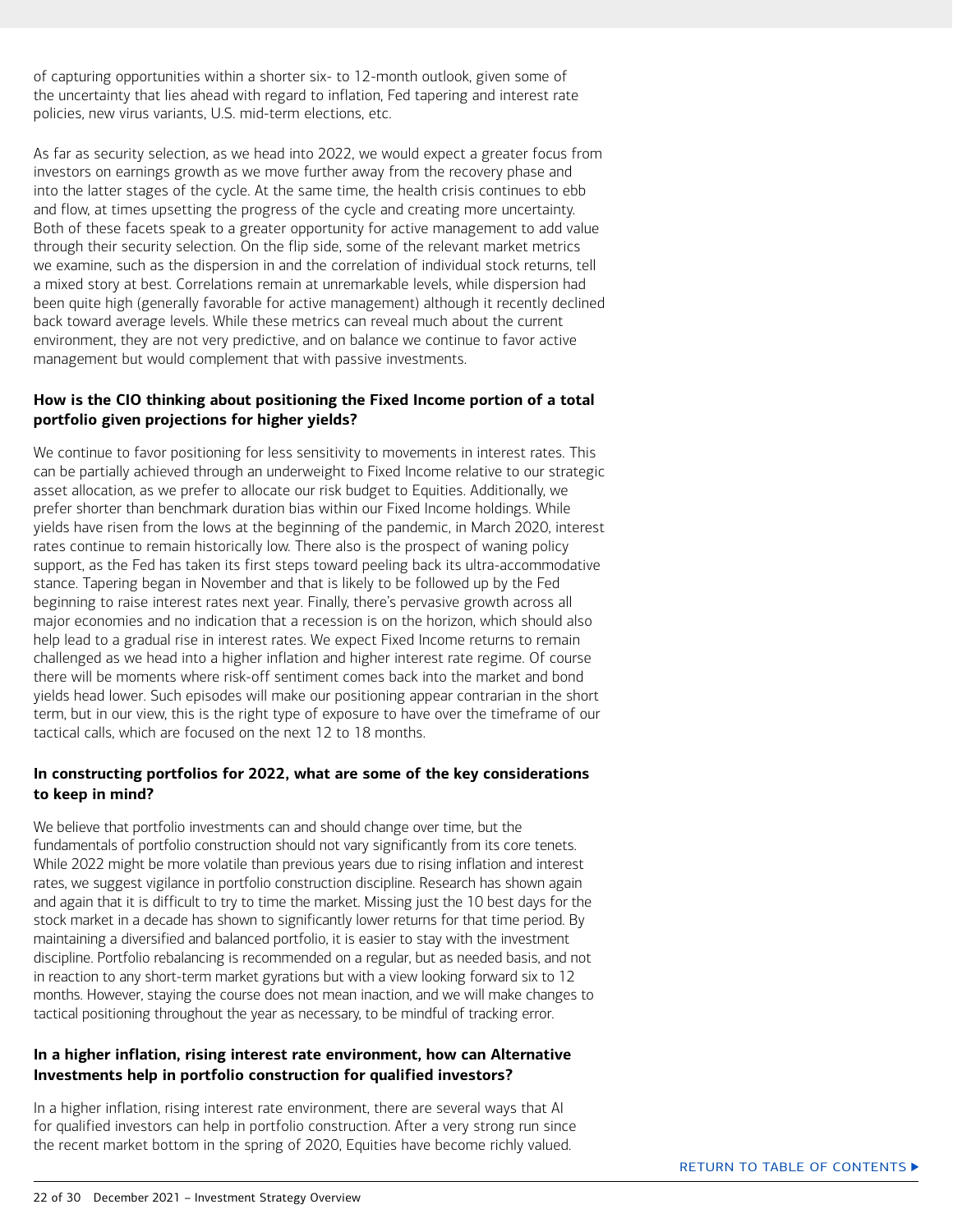<span id="page-22-0"></span>Shifting some pure beta exposure to a hedge equity strategy has substantial benefits. Not only does this alleviate choosing between Growth and Value (which have both done well and poorly at different times over the past 2 years), it helps to lower the volatility of the entire Equity exposure. As we have seen recently, equity volatility has increased substantially and this is a trend that will likely persist into 2022, in our view. The majority of our Equity Long/Short managers are fundamental stock-pickers that have the potential to take advantage of temporarily spikes in volatility. As the effect of pandemic-induced government stimulus abates, equity hedge fund managers are generally optimistic that company fundamentals should be a more significant driver of stock performance going forward. Such an environment should be conducive to alpha generation on both longs and shorts. Equity Hedge Funds tend to have a quality bias in their long books. At the start of an economic recovery, low quality stocks tend to lead the early stages of a rally but then underperform once the recovery peaks. Some managers believe we are entering this second phase where higher-quality stocks tend to outperform. If true, this could be a tailwind to equity hedge funds' alpha generation going forward.

An area that could pose a challenge for investors in portfolio construction is Fixed Income. If inflation does become a sustained issue, higher interest rates are likely to follow, and a traditional Fixed Income portfolio will not be able to provide the counterbalance to Equities that are the underpinnings of the standard 60/40 portfolio. For those investors that are qualified and can tolerate a less liquid structure, Private Credit offers an interesting alternative. Private Credit funds have stepped into the void, so to speak, that was left when financial institutions stepped back from providing loans to small and mid-cap companies. These types of loans are senior in the capital structure, carry a relatively high rate of interest, are generally floating rate and relatively short duration, with an average tenor of three to four years. While these loans have a higher credit risk than investment-grade Fixed Income, they have a lower default ratio than high yield bonds over the last several years. The credit risk may be somewhat mitigated by extensive research performed by the Credit Fund manager before making the investment. Returns are generally enhanced by the Fund by adding a small degree of leverage. For a qualified investor, that can assume a modest amount of credit, illiquidity and leverage risk, Private Credit funds have the potential to outperform a traditional Fixed Income portfolio in a rising interest rate environment.

#### **How might the tax code change if pending legislation in Washington is passed?**

The finish line is within sight, but like a marathon, the final stretch may be the hardest. After a protracted path to passing the president's Build Back Better (BBB) agenda, the House passed a slimmed-down version of the agenda on November 19. The House's BBB Bill (frequently referred to as a human infrastructure bill and a counterpart to the recently enacted Bipartisan Infrastructure Bill) has a price tag of about \$2.2 trillion, with revenue of about \$1.8 trillion to offset its cost. Revenue is derived, in large part, from \$814 billion in corporate tax changes, \$655 billion from individual tax changes and \$125 billion from an increase in IRS enforcement. If some, or all, of the temporary spending measures are renewed or made permanent, the cost is estimated to be far higher: approaching \$4 trillion.

The House's BBB Bill may receive more attention for what it excludes than for what it includes: Increases to marginal individual and corporate tax rates were eliminated along with capital gains rates, and changes to estate and gift tax laws, including gain recognition events at death, have all been jettisoned.

Just like a marathoner may "hit the wall" after an extended period of running, the BBB's long path to the finish line could see a similar fate in the Senate, as it needs to comply with budget reconciliation rules and an evenly divided chamber. The near certainty that all 50 Senate Republicans will oppose any version of the Bill will give every Senate Democrat veto power over the Bill. To be sure, the Bill will likely change in the Senate.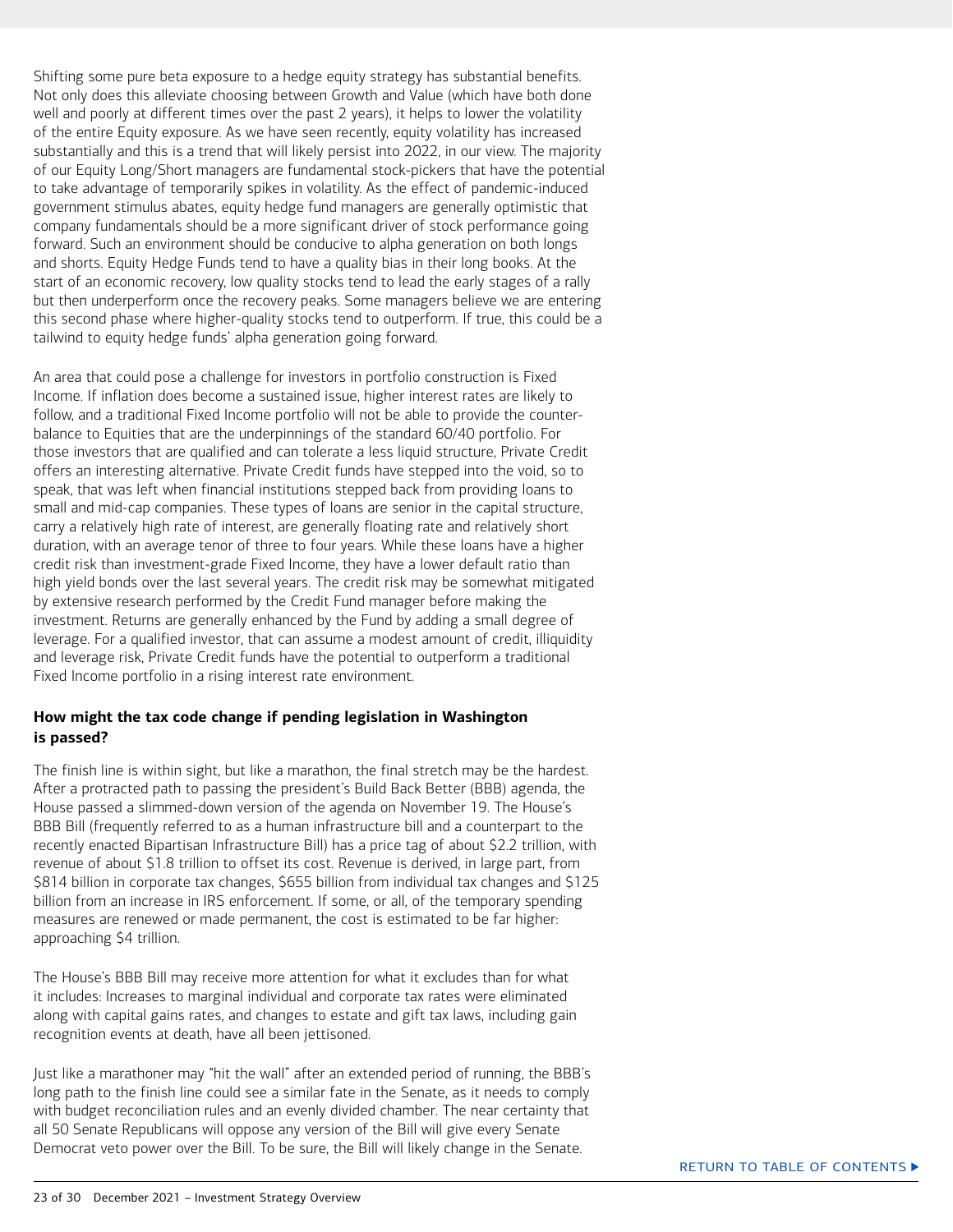Likely targets will be the elimination of the paid family leave provision, purging of the immigration provision (for failure to be within the scope of budget reconciliation rules) and a reworking of the state and local tax deduction cap (perhaps by means-testing the deduction for taxpayers). Another target is simply the overall cost of the Bill. This will put greater pressure on modifying the spending side of the Bill. In our view, the House's tax provisions are likely baked-in and modifications in the Senate could be minimal.

While the finish line appears within view, it is seemingly getting further away due to self-created hurdles placed in the way. Passage of the Bill, if at all, could easily slip into early 2022. Before resuming its race to the finish line, the Senate was distracted with three unrelated hurdles: (1) government funding that was set to expire early December—this was addressed early December and the government will remain funded until February 18, 2022, (2) addressing a defense policy bill—a compromise was reached mid-December and will clear the way for the President's signature and (3) lifting the looming cap on the government's ability to borrow (the so-called "debt ceiling")—this was addressed by the Senate in a novel two-step process which raised the debt ceiling by \$2.5 trillion and is expected to be signed by the President.

Here is a brief summary of tax changes in the House's BBB Bill (the Senate released its preliminary tax provisions, with limited modifications on several corporate provisions and no modifications to the individual provisions—however, the Senate has not yet voted on the reconciliation bill):

- Two-tier tax surcharge for high income taxpayers and trusts beginning in 2022: For individual taxpayers, a 5% surcharge would apply for all income in excess of \$10 million, and an additional 3% surcharge for income in excess of \$25 million. For trusts, the 5% surcharge would apply to all income in excess of \$200,000, and the 3% additional surcharge on income over \$500,000. Taxpayers could consider the merits of pulling income into 2021 to avoid the surtax in 2022 or subsequent years. Likewise, trusts could consider the same, but could also have the option in future years of making distributions to beneficiaries which could lower trust income below the surcharge thresholds.
- For high earning taxpayers (\$450,000 of income for married couples and \$400,000 for single taxpayers) with total retirement plan balances exceeding \$10 million, proposed new rules include: (1) limitations on additional IRA contributions, (2) mandatory withdrawals of 50% of the excess of total retirement account balances over \$10 million, and (3) mandatory withdrawals of all Roth accounts, if and to the extent that retirement balances are over \$20 million. These rules would be effective beginning in 2029.
- All taxpayers, regardless of income level, would be prohibited from converting aftertax amounts held in IRAs and employer sponsored plans to a Roth IRA or Roth 401(k), effectively eliminating so called "back-door" Roth conversions beginning in 2022.
- High-income taxpayers (again defined as \$450,000 of income for married couples and \$400,000 for single taxpayers) would be prohibited from converting tax deferred retirement accounts to Roth accounts beginning in 2032.
- Qualified small business stock provisions, which currently may permit taxpayers to exclude up to 100% of any realized gain from income (generally capped at \$10 million per taxpayer), would be limited to a 50% exclusion for taxpayers with \$400,000 or more of adjusted gross income. Trusts would be subject to this limitation regardless of income. If enacted, this would be effective for any sale occurring after September 13, 2021.
- A 3.8% surtax, which currently applies to net investment income, will also apply to active business income unless the business income is subject to FICA or selfemployment taxes. This surtax would be assessed on single taxpayers with modified adjusted gross income exceeding \$400,000 and married taxpayers with modified adjusted gross income in excess of \$500,000, as well as trusts and estates with income over the top income tax bracket threshold (currently \$13,050). The expansion of the surtax to active business income would be effective beginning in 2022.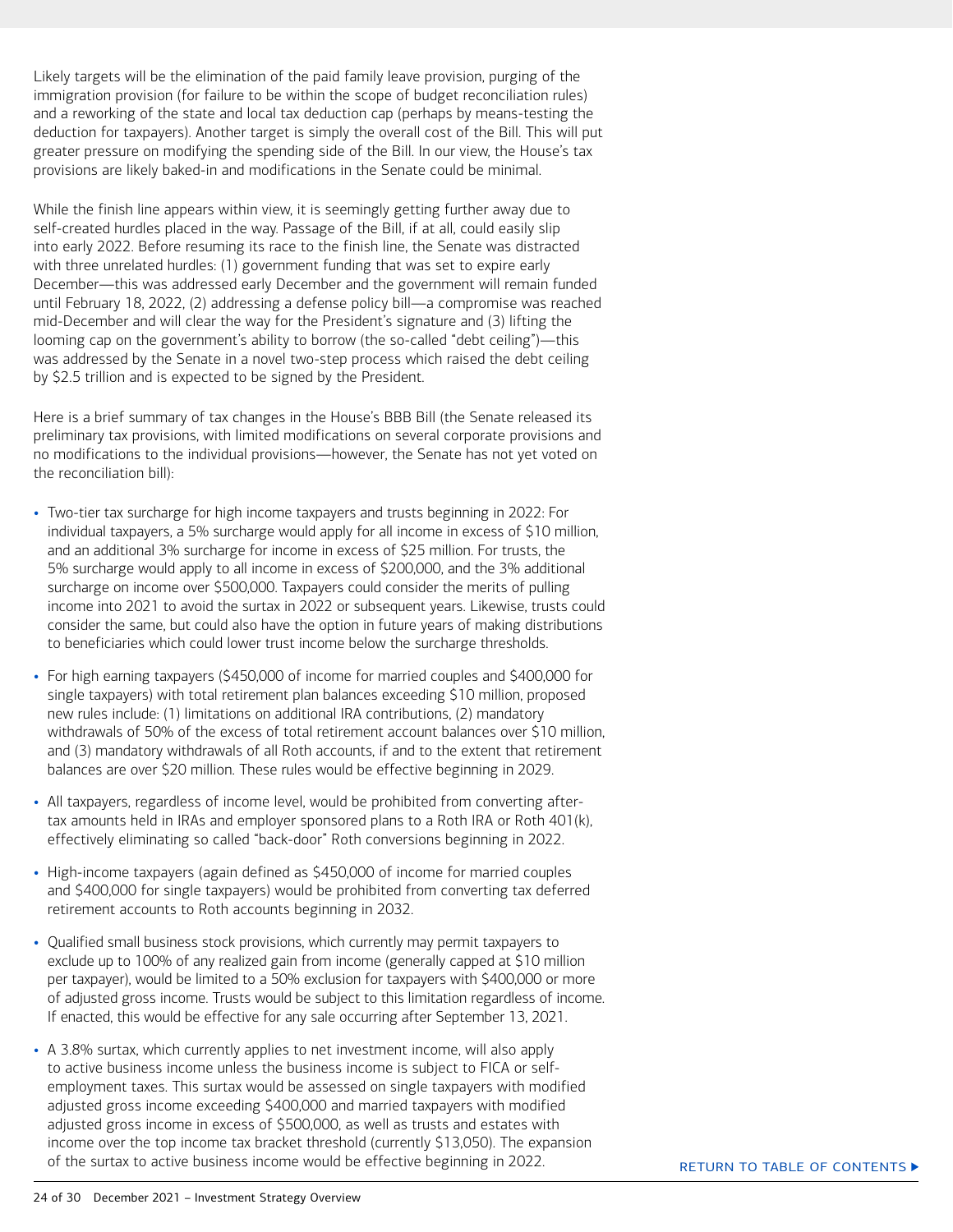- <span id="page-24-0"></span>• The limitation on deducting state and local taxes for federal income tax purposes would be increased from \$10,000 to \$80,000. The \$80,000 limit would be in effect from 2021 through 2030. For 2031 the limit would again be set at \$10,000, with all limits being eliminated from 2032 onward. For married taxpayers filing separately, as well as trusts and estates, the new limit would be set at \$40,000.
- Constructive sale rules, which seek to tax transactions as sales even if an asset is not disposed of, would be expanded to include digital assets, such as cryptocurrencies. Currently the constructive sale rules apply only to financial assets. This would be effective as of the date of the Bill's enactment.
- Wash sale rules, which prevent taxpayers from deducting a loss on the sale of a security that is purchased or repurchased within the 30 days prior to or after the sale, would be expanded to include several additional types of assets including cryptocurrency, foreign currency and certain commodities. This expanded application of the rule would apply beginning in 2022.
- Corporate marginal rates would remain the same, but a new alternative minimum tax would be imposed to the extent 15% of financial statement income exceeds the general corporate tax. This would commence in 2023 and would generally apply to businesses reporting over \$1 billion in book profits. This tax will fall primarily on entities with significant capex and companies for which stock-based compensation is a large share of their expenses. Small Cap stocks should largely be unaffected.
- An excise tax of 1% would be imposed on publicly traded corporations on the value of its stock that is repurchased (subject to several exclusions) during the taxable year commencing in 2022.
- Multinational corporations would be subject to an increase in taxes (Global Intangible Low-Taxed Income and Foreign-Derived Intangible Income) and a broadening of the tax base on which those taxes are computed beginning in 2023, among other more nuanced changes. This change would impact companies in certain sectors more than others, such as Technology and Pharmaceuticals.

#### **What might outside investment managers rotate toward in 2022?**

For domestic Equity managers, focus areas are heavily influenced by expectations of higher interest rates, higher taxes and peaking growth. With added concerns around high valuations, many fund managers seem to be focused on areas that offer secular growth or offer more value and income. Managers like less capex dependent areas of Technology. Strong demand for high speed data/telecommunications, digitization, automation/robotics is expected as more of the population work from home. Demand for healthcare should rise as patients resume on-premise treatments and progress in therapeutics continues. Beneficiaries of the infrastructure spending bill, including renewables, is another area of interest. The less sanguine managers believe Value stocks and dividend oriented stocks are strong valuation buffers and can offer greater total return potential with lower volatility, with dividend growth rates typically outpacing inflation.

For international equity managers, particularly with Growth investment styles, relative exposure to emerging Asia and off-benchmark positions in U.S. stocks will likely be continued sources of return dispersion within peer groups. Off-benchmark positions in U.S. stocks has been beneficial for international managers that have allowed themselves that flexibility to drift outside the geographic domicile mandate. China exposure—both for international and EM managers—will continue to be a market that cannot be ignored and after the challenging market environment of 2021 led managers to trim exposure, 2022 could see a pickup in interest.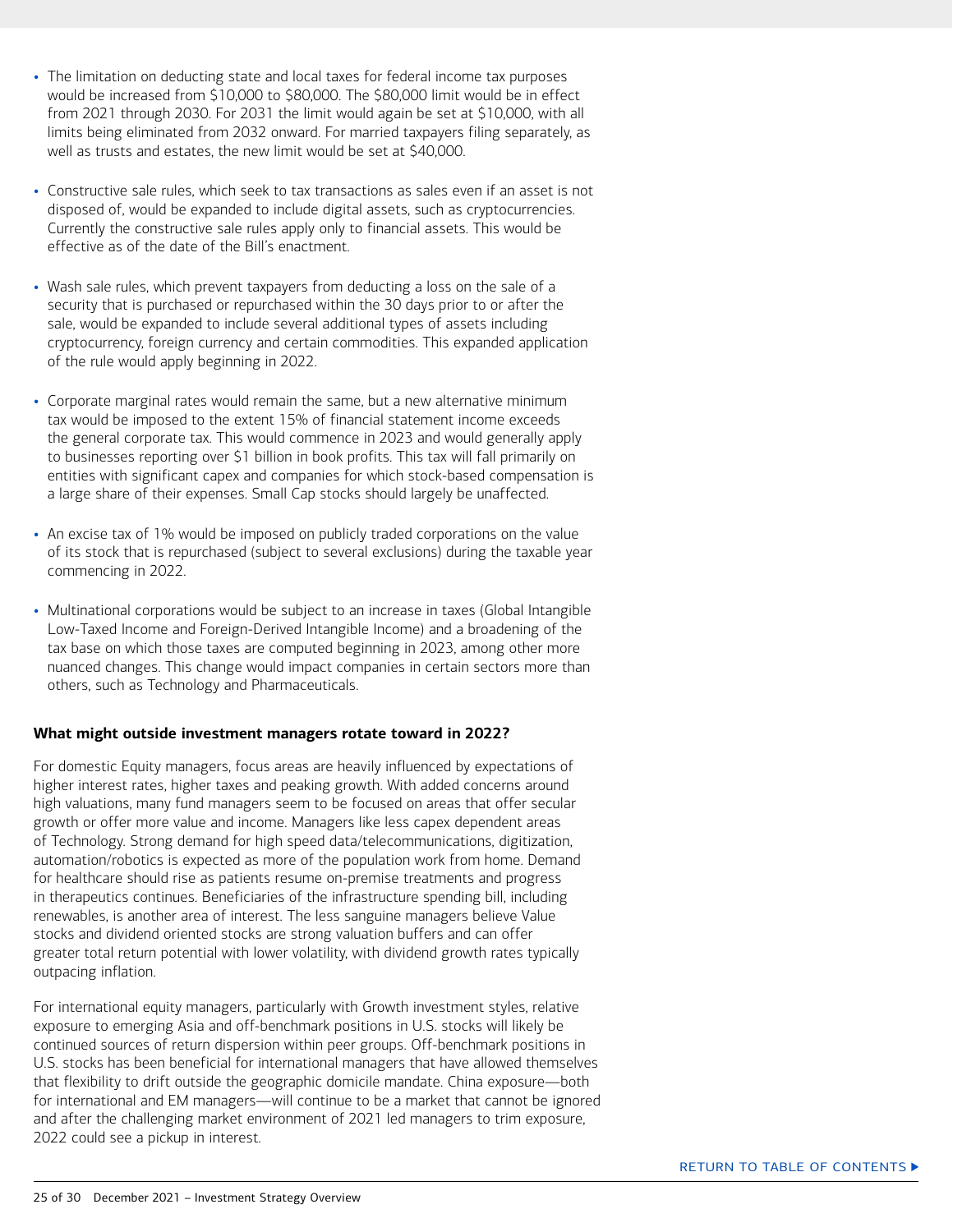#### <span id="page-25-0"></span>**How did the recent United Nations (UN) Climate Change Conference, known as COP26, demonstrate the important intersection of the environmental (E), social (S) and governance (G) of sustainable investing, and what could the outcomes and commitments mean for investors?**

COP26 concluded with an agreement, adopted by nearly 200 countries, to speed up the timeline for addressing climate change in this "critical decade". Negotiations in Glasgow ran into extra time, so it's no surprise then that overall commitments appeared to fall short of the target of capping global temperatures from increasing more than 1.5 degrees Celsius. However, the Glasgow Climate Pact does mark important progress in some areas and potentially a new model of operation for the future. Here were the highlights:

- Countries are to revisit and strengthen their 2030 emissions-reduction targets by the end of 2022.
- The pact reiterated (and encouraged significantly increasing) a \$100 billion-per-year developed-country-financing commitment to aid developing countries in dealing with climate impacts.
- It urged those same nations to at least double their collective provision of climate finance to help developing nations mitigate and adapt to the effects of climate change.
- Financial institutions and the private sector are called on to enhance financial mobilization to deliver the scale of resources needed to achieve climate plans.
- A coalition of the willing saw meaningful commitments around methane reduction and deforestation, with 100 countries pledging to curb methane emissions by 30% by 2030, and world leaders representing 85% of the world's forests pledging to stop and reverse deforestation.
- Coal power and inefficient fossil fuel subsidies will be phased down, a first for a climate agreement, yet a dilution of the initial proposal that called for the phasing out of unabated coal use.
- Discussions around agriculture were notably missing from the agenda, a critical issue that will need to be tackled in the coming years.
- The U.S. and China, the top two greenhouse-gas emitters, announced an unexpected agreement that declares an intent to take "concrete actions" on emissions reductions and limitations.

COP26 demonstrated clearly that governments cannot and will not succeed or act alone, and action lies increasingly in the hands of corporations. In our view, people will play a crucial role in the success of the agreement made in Glasgow and ultimately in the essential shift to a more sustainable planet, be it through holding companies to account for their emissions targets, insisting on broad implementation of climate-related financial disclosures, and identifying—and investing in—the opportunities associated with the path to net zero. As we recently noted, $9$  for investors we would expect clean energy and related materials, equipment and infrastructure to be the principal beneficiaries over the course of the 2020s and beyond, as companies and countries look to reach their net-zero targets.

#### **Shareholder engagement saw an unprecedented year. How does this uptick in activity impact different sectors, and what do investors need to know?**

In 2021, we've seen investor support for environmental and social shareholder resolutions reach unprecedented levels, an acceleration of a multi-year trend that had

<sup>9</sup> Source: Chief Investment Office, Capital Market Outlook. Data as of November 1, 2021.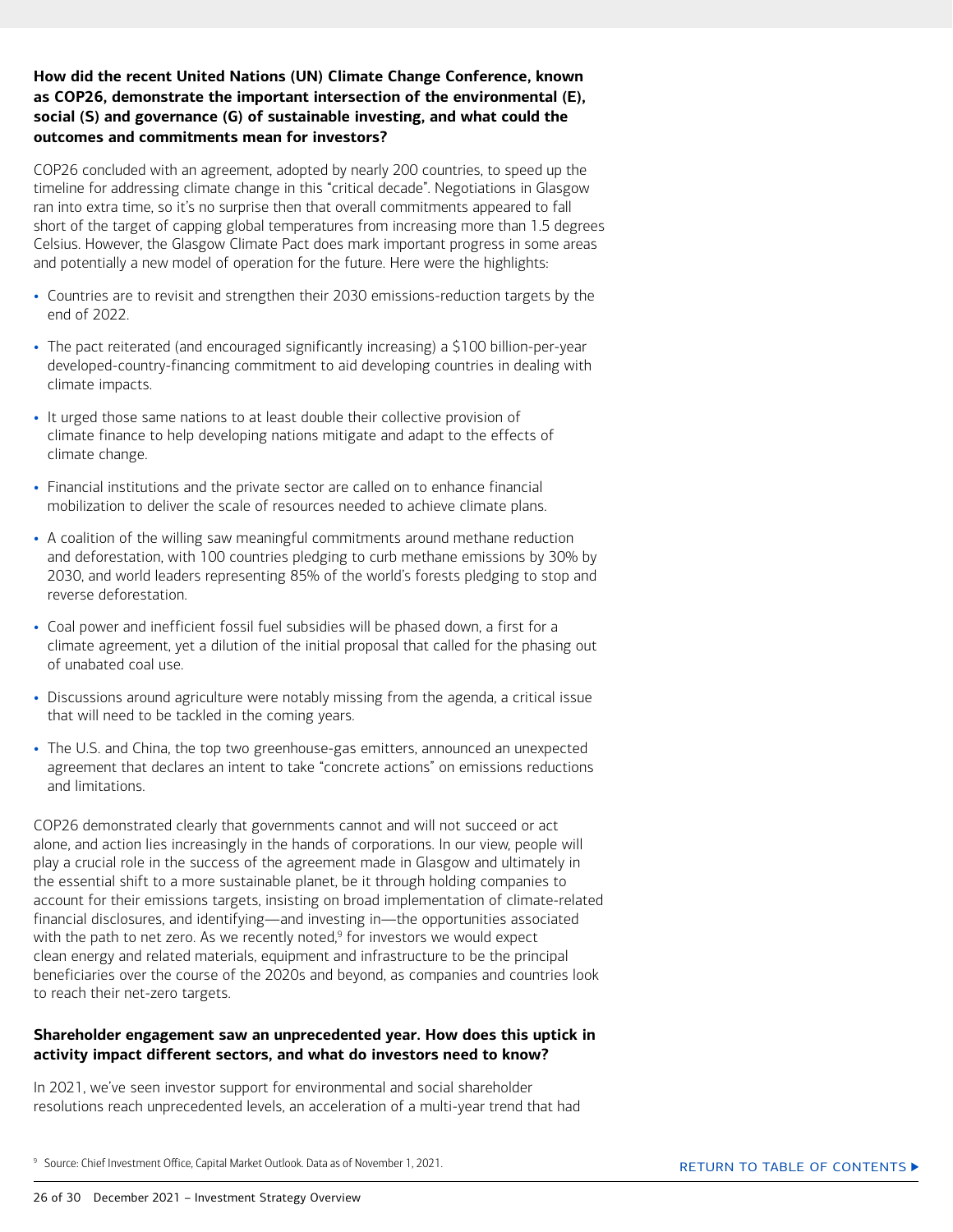seen a series of small gains. With climate action being the driving force behind many of the resolutions, the Energy sector (and in general the largest greenhouse gas emitters) faced the most activity.

A shifting dynamic between shareholders and corporate leadership could be seen playing out through the proxy season, with shareholders more active in voting against company management. In turn, advocates of ESG resolutions have the potential for a greater platform and chance of success than in prior years, which we have already begun to see played out.

Large institutional investors in U.S. corporations became increasingly active on certain proxy ballot items, fueling voting momentum. Notably, more were in support of climate change proposals that were in alignment with the Paris Agreement goals set in place at COP21 back in 2015. This included pressing heavy emitters to set climate targets and report progress toward decarbonization, and net-zero, or transparency around climate related lobbying activities. The largest managers of index based funds may also continue to engage companies in alignment with stated ESG priorities of their firms as "universal owners," which should include, but not be limited to, climate related matters; they will likely also span the breadth of issues under the umbrella of stakeholder capitalism, like companies' impact on consumers, employees, and communities.

Consequently, the energy transition was front and center in the 2021 proxy season notably, a U.S. oil and gas giant lost a number of board seats at the hands of a successful contest by a startup hedge fund that sought support from the three largest institutional shareholders in the company; meanwhile, several of the largest U.S. pension funds publicly backed the campaign. Elsewhere in the sector, its major competitors faced shareholder votes to take action on emissions reductions. This particular scenario was also notable in that it was not from the "usual suspects" of large activist investors and indicated a potential broadening population of shareholders rallying behind ESG-related causes.

The pressure for companies to be at the front of the energy transition—and to adequately manage the businesses most at risk—has become, and is likely to continue to be, a critical component of corporate governance. From a social perspective, the pandemic amplified focus on the labor force, be it how they are treated, the diversity and gender pay gap, or transparency around executive compensation. And from an ESG perspective, many shareholders are using engagement as a way to hold companies to account.

Yet many boards remain outliers when it comes to embracing sustainability, in part due to lack of expertise; a Harvard Business Review study<sup>11</sup> found that just a third of the Fortune 100 Boards of Directors reviewed had relevant ESG expertise, while Pricewaterhouse Coopers' 2020 Annual Corporate Directors Survey found that only 38% of board members think ESG issues have a financial impact on a company.

In turn, boards may need to actively source members who understand the risks and opportunities of material ESG issues now and in the future, embed a sustainability strategy in the company's business strategy, and provide transparent reporting—or it will probably soon be demanded of them by their shareholders. Boards will not only want to be diverse in gender and racial make-up, they will also want to integrate a third dimension of varied expertise and professional backgrounds. Indeed sustainable asset managers are using engagement as a lever for change. The landscape for shareholder engagement has pivoted, and companies need to keep pace.

By the numbers:<sup>10</sup> Support across 171 shareholdersponsored resolutions averaged 34%, around 5% higher than the previous record set in 2019. A record 36 resolutions earned majority support—including more than 20% of all environmental and social items voted on. Interestingly, the overall number of proposals voted on declined from 220 in 2017 to 171; this was due in part to the withdrawal of proposals prior to a vote as corporate management proved receptive to the policy changes. This was an indication of a transitioning landscape.

10 Reflects July 1, 2020 to June 30, 2021. Source: Morningstar, "The 2021 Proxy Season in Charts." Data as of August 5, 2021.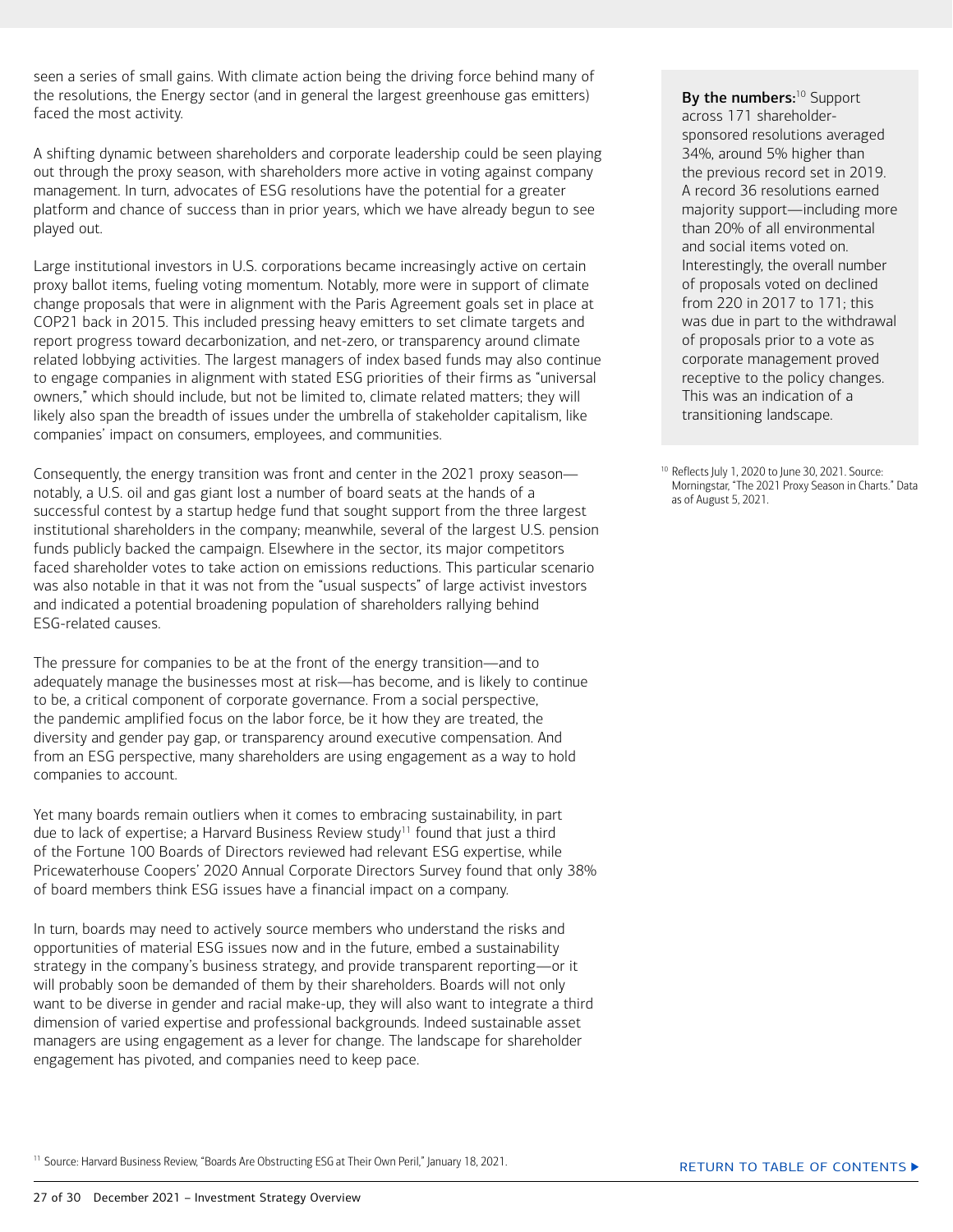#### <span id="page-27-0"></span>**Given a range of investment options, how should investors approach thematic investing opportunities?**

For investors who are interested in having exposure to "future-oriented" investment ideas, exposure to thematic strategies can be an option. These are investments that typically cover themes such as electric vehicles or cybersecurity. These themes offer exposure to trends that reflect ESG and demographic dynamics.

It is important to keep a time horizon in mind for thematic investing. A typical time horizon for the tactical asset allocation views discussed elsewhere in this document is generally six to 12 months. But the time horizon for themes tends to be longer—they may need five years or longer to play out. As a result, day to day headlines are less relevant when assessing thematic portfolios.

Additionally, thematic strategies tend to have certain inherent biases such as being more growth oriented. Their growth sensitive nature is notable since conditions appear to be forming for a market that could favor cyclicals and Value. While this means that there could be challenges for thematic investments in the near term, it is important to keep in mind that thematic portfolios are usually designed for the long term.

From a portfolio perspective, we would use themes as a "satellite" within an equity exposure. Due to their "go almost anywhere" nature, thematic strategies tend to have higher tracking errors and wider performance swings versus the broader equity market, and as a result, are more appropriate as a complement to a diversified portfolio.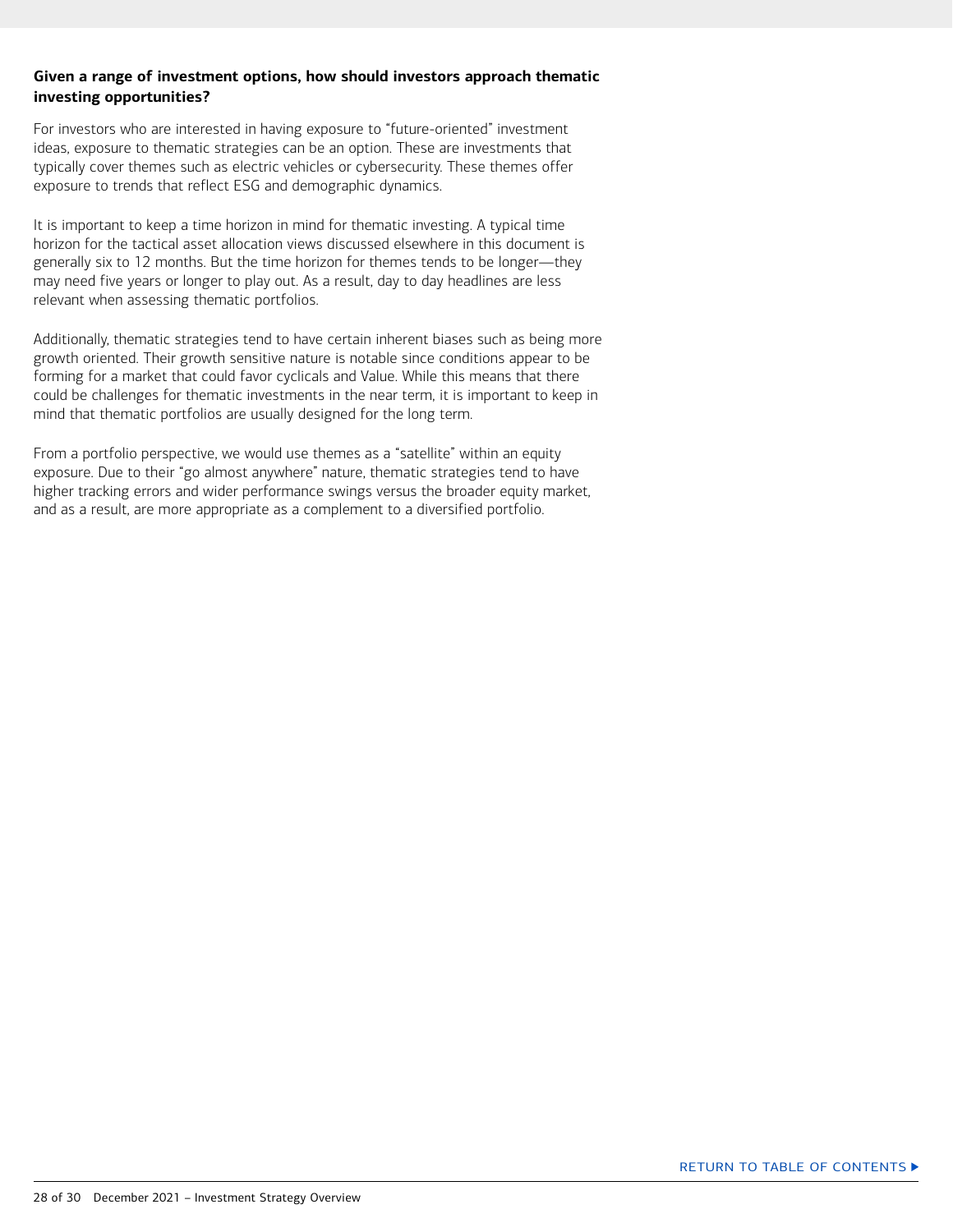# **Glossary**

Active management implies that a professional money manager is tracking the performance of a client's investment portfolio and regularly making buy, hold, and sell decisions about the assets in it. The goal of the active manager is to outperform the overall market.

Purchasing power parity (PPP) is a popular metric used by macroeconomic analysts that compares different countries' currencies through a "basket of goods" approach. PPP allows for economists to compare economic productivity and standards of living between countries.

Passive management mirrors the investment holdings of a particular index in order to achieve similar returns.

# **Index Definitions**

Securities indexes assume reinvestment of all distributions and interest payments. Indexes are unmanaged and do not take into account fees or expenses. It is not possible to invest directly in an index.

#### Indexes are all based in dollars.

Consumer Price Index (CPI) measures the average change in prices over time that consumers pay for a basket of goods and services.

Copper/Dow Jones Commodity Index is designed to track the copper market through futures contracts.

The Federal Reserve Board (FRB) Broad Trade-Weighted Dollar Index was created by the Fed to measure the value of the U.S. dollar, based on its competitiveness versus trading partners.

Government Bonds/ ICE BofA AAA U.S. Treasury/Agency Master Index tracks the performance of U.S. dollar denominated US Treasury and non-subordinated US agency debt issued in the US domestic market. Qualifying securities must have an investment grade rating (based on an average of Moody's, S&P and Fitch). In addition, qualifying securities must have at least one year remaining term to final maturity, at least 18 months to maturity at time of issuance, a fixed coupon schedule and a minimum amount outstanding of \$1 billion for sovereigns and \$250 million for agencies.

Growth/Russell 2000 Growth Total Return Index measures the performance of the broad growth segment of the U.S. equity universe. It includes those Russell 2000 companies with higher price-to-book ratios and higher forecasted growth values.

The Institute for Supply Management (ISM) New Orders Index-The ISM conducts a monthly survey to monitor changes in employment, production, inventories, supplier deliveries, and new orders. This is a monthly index that measures the number of participants who have reported increased customer orders compared to the previous month. An index reading of more than 50 indicates that the number of new orders has risen compared to the previous month.

The MSCI ACWI ex USA Index captures large and mid cap representation across 22 of 23 Developed Markets (DM) countries (excluding the U.S.) and 27 Emerging Markets countries. With 2,350 constituents, the index covers approximately 85% of the global equity opportunity set outside the US.

The Purchasing Managers' Index (PMI) is a measure of the prevailing direction of economic trends in manufacturing. The PMI is based on a monthly survey of supply chain managers across 19 industries, covering both upstream and downstream activity.

Real Estate Investment Trust (REIT)/Case-Shiller Index is made up of several indexes that track the value of single-family detached residences using the arms-length and repeatsales methods.

The S&P 500 index includes a representative sample of 500 leading companies in leading industries of the U.S. economy. Although the index focuses on the large-cap segment of the market, with approximately 75% coverage of U.S. equities, it is also a proxy for the total U.S. stock market.

The S&P 600 Index includes a representative sample U.S.-based Small-cap stocks, tracking a broad range of small-sized public companies that meet specific liquidity and stability requirements.

S&P 500 Banks Sector Index comprises stocks in the S&P Total Market Index that are classified in the GICS asset management & custody banks, diversified banks, regional banks, other diversified financial services and thrifts & mortgage finance sub-industries.

S&P 500 Financials Sector Index seek to track major economic segments and are highly liquid benchmarks. Stock classifications are based on the Global Industry Classification Standard (GICS®). Capping is applied to ensure diversification among companies within each index.

S&P 500 Energy Sector Index comprises those companies included in the S&P 500 that are classified as members of the GICS® energy sector.

S&P 500 Real Estate Sector Index comprises those companies included in the S&P 500 that are classified as members of the GICS® Real Estate sector.

S&P 500 Tele/Communication Services Sector Index comprises those companies included in the S&P 500 that are classified as members of the GICS® communication services sector.

S&P 500 Information Technology Sector Index comprises those companies included in the S&P 500 that are classified as members of the GICS® information technology sector.

S&P 500 Healthcare Sector Index comprises those companies included in the S&P 500 that are classified as members of the GICS® health care sector.

S&P 500 Industrials Sector Index comprises those companies included in the S&P 500 that are classified as members of the GICS® industrials sector.

S&P 500 Consumer Discretionary Sector Index comprises those companies included in the S&P 500 that are classified as members of the GICS® consumer discretionary sector.

S&P 500 Pharmaceutical Sector Index comprises discovery, development, and manufacture of drugs and medications (pharmaceuticals) by public and private organizations.

S&P 500 Materials Sector Index comprises those companies included in the S&P 500 that are classified as members of the GICS® materials sector.

S&P 500 Consumer Staples Sector Index comprises those companies included in the S&P 500 that are classified as members of the GICS® consumer staples sector.

S&P 500 Utilities Sector Index comprises those companies included in the S&P 500 that are classified as members of the GICS® utilities sector.

The S&P GSCI Commodity Index is a composite index of commodities that measures the performance of the commodities market. The index often serves as a benchmark for commodities investments.

Value/Russell 2000 Value Total Return Index measures the performance of the large-cap value segment of the U.S. equity universe. It includes those Russell 2000 companies with lower price-to-book ratios and lower expected growth values.